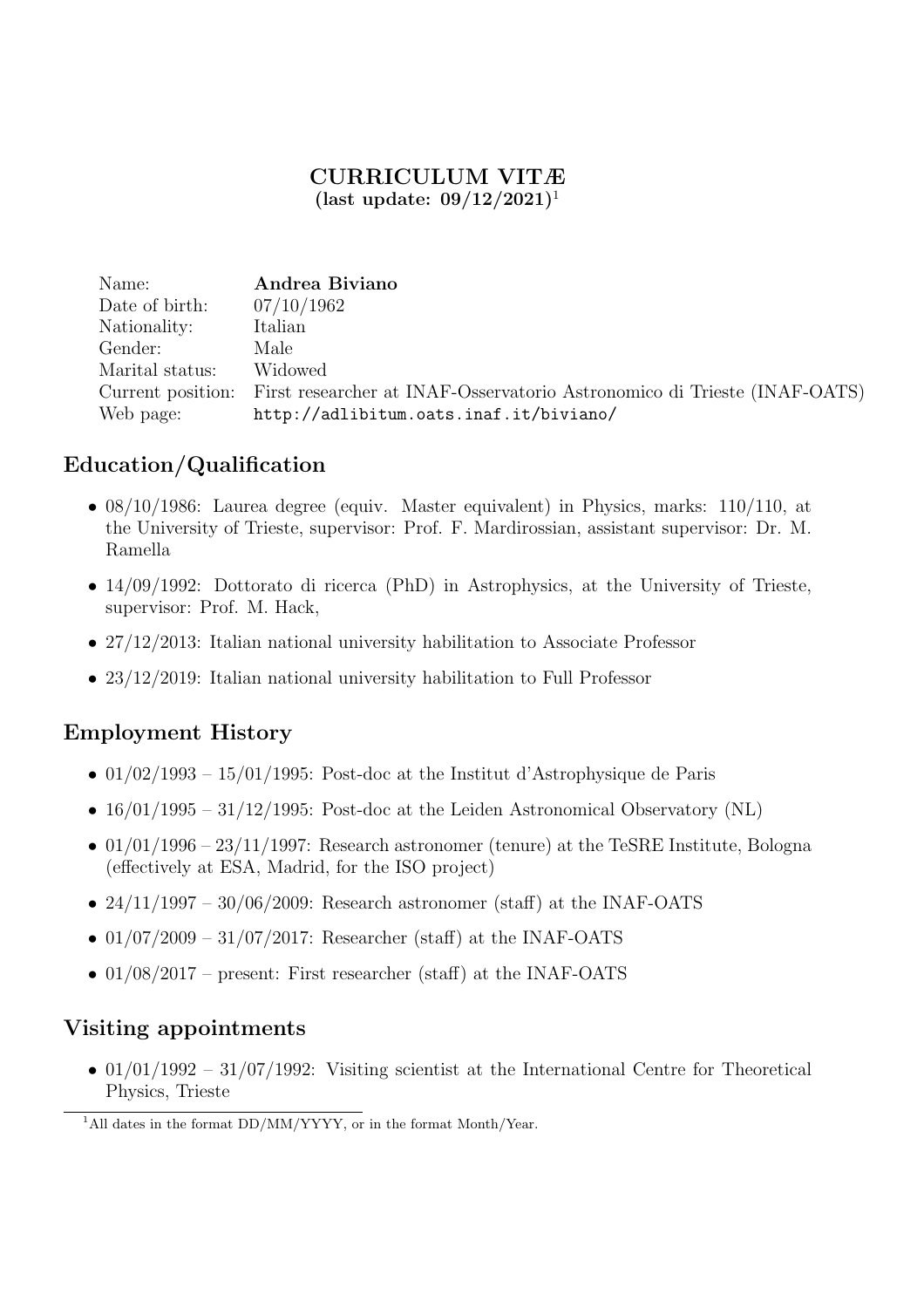- 09/12/2002–20/12/2002 Invited Scientist ("Poste rouge") at the Observatoire Astronomique de Marseille-Provence (F)
- 14/09/2003–27/09/2003 Invited Scientist ("Poste rouge") at the Observatoire Astronomique de Marseille-Provence (F)
- $01/01/2007-23/01/2007$ : Invited Scientist at the Caltech, Pasadena, Los Angeles (CA, USA)
- 01/04/2008–30/06/2008: Invited Scientist ("Poste rouge") at the Institut d'Astrophysique de Paris (F)
- 01/02/2010–28/02/2010: Invited Scientist at the Caltech, Pasadena, Los Angeles (CA, USA)
- $22/06/2010-21/07/2010$ : Invited Professor at the Université Pierre et Marie Curie, Paris  $(F)$
- 24/06/2011–26/07/2011: Invited Scientist at the Institut d'Astrophysique de Paris  $(F)$
- $01/02/2012-31/03/2012$ : Invited Scientist at the Observatoire de la Côte d'Azur, Nice  $(F)$
- 14/01/2013–12/03/2013: Invited Scientist ("Poste rouge") at the Institut d'Astrophysique de Paris (F)
- 07/10/2013–25/10/2013: Invited Scientist at the Institut d'Astrophysique de Paris  $(F)$
- $19/05/2014-23/05/2014$ : Invited Scientist at the Excellence Cluster Universe, München (D)
- $20/06/2014-19/07/2014$ : Invited Professor at the Observatoire de Paris-Meudon<sup>2</sup> (F)
- 08/09/2014–21/09/2014: Invited Scientist at the Institut d'Astrophysique de Paris  $(F)$
- 04/12/2014–12/12/2014: Invited Scientist at the Excellence Cluster Universe, München (D)
- $27/03/2015$ –07/04/2015: Invited Scientist at the Institut d'Astrophysique de Paris (F)
- $26/05/2015-28/05/2015$ . Invited Scientist at the University Observatory of München  $(USM, D)$
- $21/07/2015-30/07/2015$ . Invited Scientist at the Excellence Cluster Universe, München (D)
- 08/12/2016–20/12/2016: Invited Scientist a the Institut d'Astrophysique de Paris  $(F)$
- Jan/2017–present: Chercheur Associé at the Institut d'Astrophysique de Paris

<sup>2</sup>The status of the Paris-Meudon Observatory is equivalent to that of a University.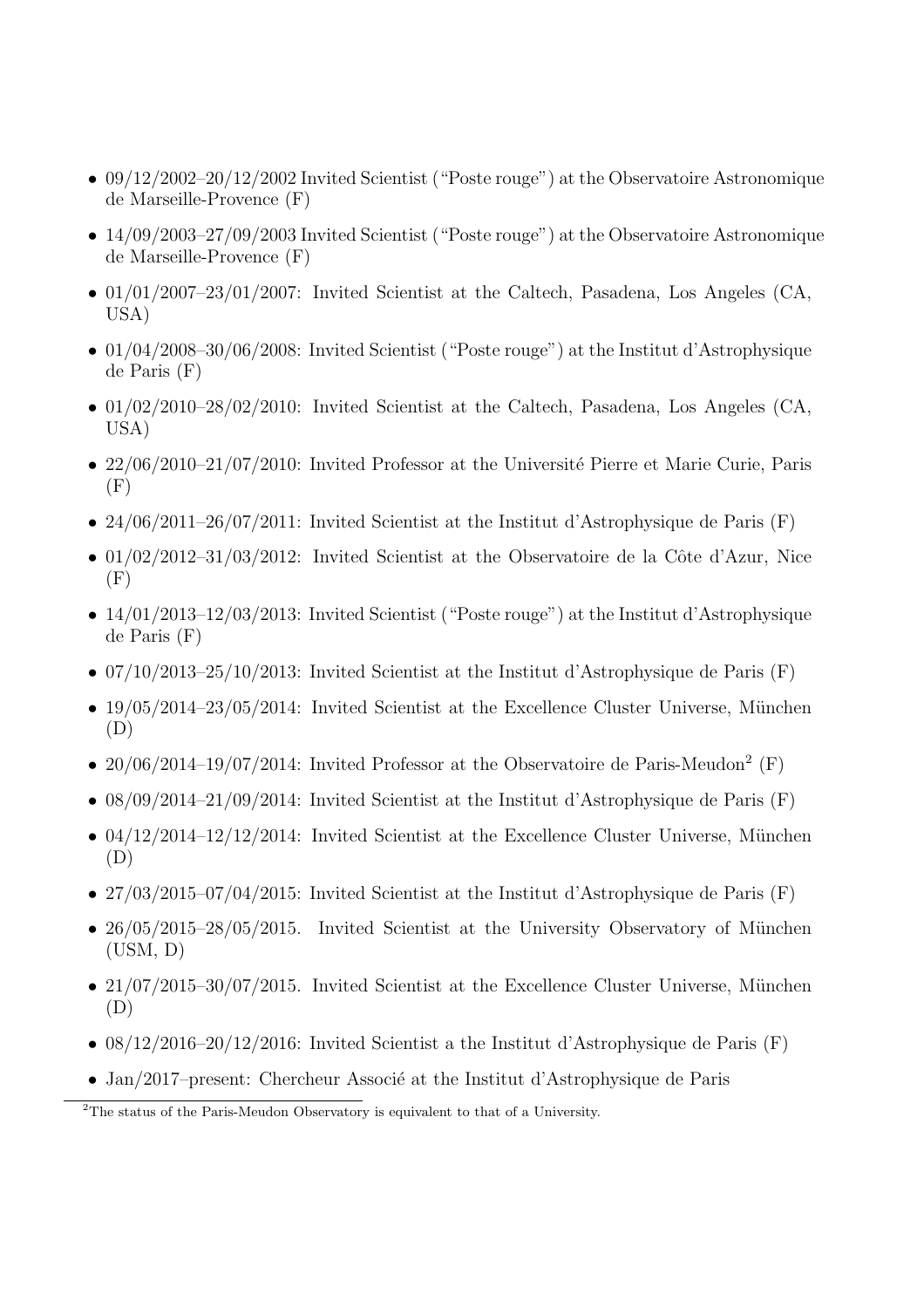- $16/01/2017-21/01/2017$ . Invited Scientist all'Excellence Cluster Universe, München (D)
- $27/03/2019-26/04/2019$ . Invited Scientist at IATE, Córdoba  $(AR)$
- $10/09/2019-26/09/2019$ . Invited Scientist at IATE, Córdoba (AR)

# Responsabilities in research and administrative groups

- Oct/1988–Dec/2003: member of the ESO Nearby Abell Cluster Survey (ENACS) team
- Jan/1996–May/1998: member of the ISO-CAM Instrument Dedicated Team
- Oct/1998–present: member of the library committee of the INAF-OATS
- Dec/1999–Dec/2003: member of the ISO-CAM Interactive Analysis User's Board
- Sep/2000–present: member of the International Astronomical Union, commission 47 (cosmology)
- Oct/2004–Dec/2010: Chair of the Seminars and Meetings organization office of the INAF-OATS
- Aug/2006–Dec/2010: member of the Scientific Council of the INAF-OATS
- Aug/2011–Feb/2016: member of the Observatory Council of the INAF-OATS (Consiglio di Struttura)
- Oct/2011–present: member of the CLASH-VLT team<sup>3</sup>
- Oct/2011–Jan/2021: co-Chair of the Euclid OU LE3 Work Package ""Clusters of Galaxies - Implementation<sup>"4</sup> (98 members)
- Jan/2014–present: Chair of the "Cluster Dynamics" group of the GOGREEN team<sup>5</sup> (43) members)
- Nov/2014–Oct/2020: co-Chair of the "Mass-Observable relation" work package of the Euclid Clusters of Galaxies Science Working Group (113 members)
- Jan/2017–Dec/2018: Principal Investigator of the LSST team "Clusters of galaxies as probes of cosmology, dark matter, and the evolution of cosmic structures"
- Jan/2018–Dec/2020: Deputy Director of the INAF-OATS
- Jul/2021–present: Lead and Secretary of the Euclid Key Project "Characterization of the properties of detected galaxy clusters"

<sup>3</sup>https://sites.google.com/site/clashvlt/home?pli=1

<sup>4</sup>http://www.euclid-ec.org/?page id=2625

<sup>5</sup>http://gogreenlp.pbworks.com/w/page/81562172/FrontPage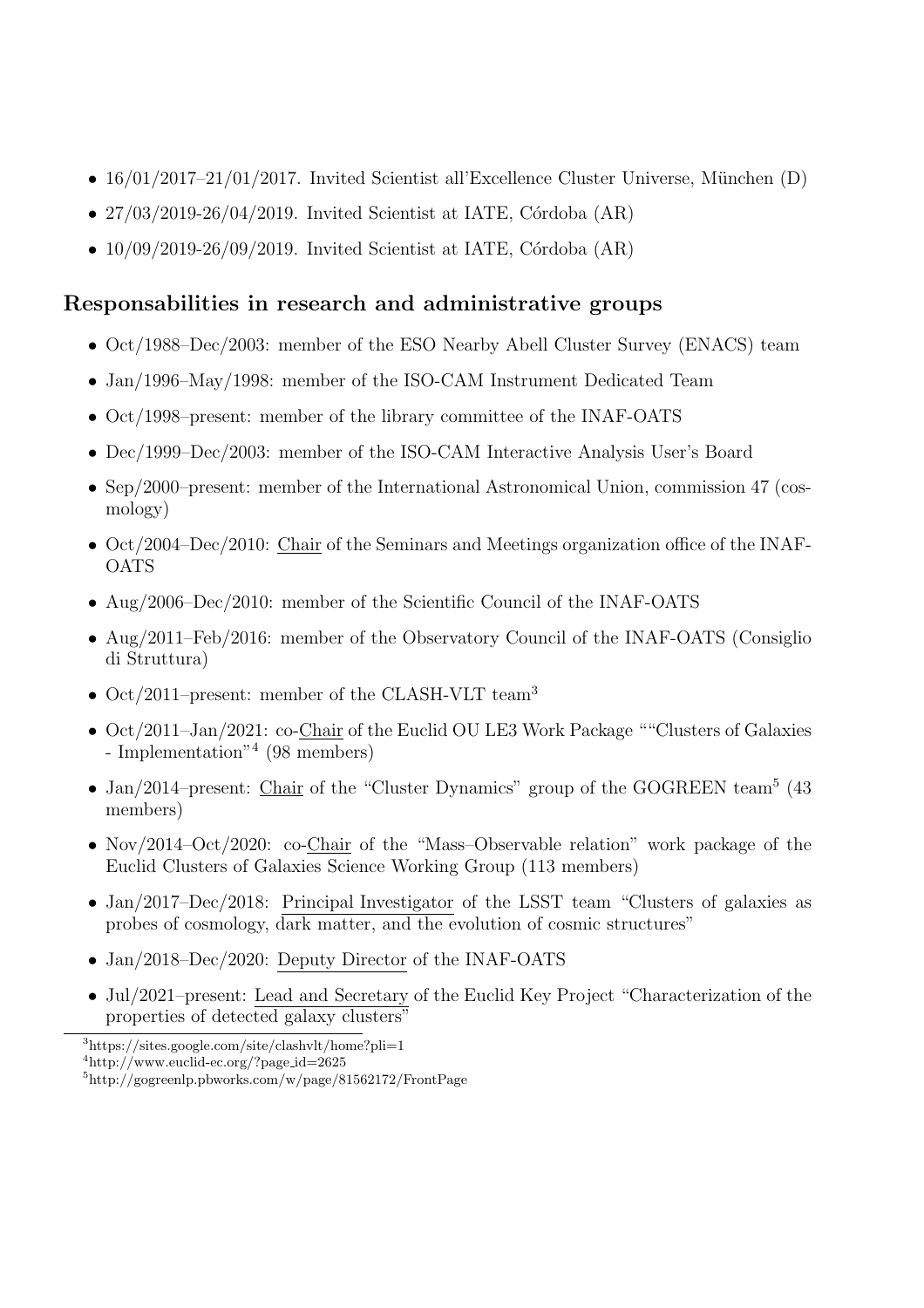### Funds responsability

- Research Unit (RU) responsible for the approved 2010 ASI project "Star formation in galaxy superclusters with GALEX" (3500 euros for the RU)
- Research Unit (RU) responsible for the approved 2006 INAF (PRIN) project "Galaxies in clusters and groups at redshift=0.5–1" (18000 euros for the RU)
- Supervisor of the ASI-Euclid contract for the OULE3a Trieste unit (124097 euros allocated for the period Aug 2015– Aug 2018; 162484 euros approved for the period Sep 2019-Sep 2021)

## Professional skills

Fluent in Italian (mother tongue), French, English and Spanish.

Knowledge of Linux, Unix, VMS.

Programming proficiency in Fortran, IDL; knowledge of Python, SuperMongo, SCILAB. Use of astronomical software (e.g. IRAF).

Guest observer at several 4 m-class telescopes (optical band spectroscopy, IR-band photometry).

Scientific and calibration observations with the ISO satellite.

PI of 4 approved observational proposals and Co-I of another 25 on ground-based telescopes (TNG, ESO, CFHT, Roque de los Muchachos and KPNO) as well as on space observatories (Infrared Space Observatory, Spitzer Space Telescope, GALEX, Herschel).

## **Outreach**

Collaboration to the outreach activities of the Trieste Astronomical Observatory (1998–present) and of the Institut d'Astrophysique de Paris (1993–1994).

### Teaching and tutoring

- Invited lecturer at the XXXII Canary Islands Winter School Formation  $\mathcal C$  Evolution of Galaxy Cluster Axcross Cosmic Time, La Laguna (Tenerife, Spain) 23/11-01/12/2021. Six lectures on "Galaxy Clusters in the Local Universe"
- Lectures at the course in Cosmology, held by prof. F. Mardirossian at the Univ. of Trieste, on 19/02/1991 and 08/04/1992
- Lectures at the course in Radioastronomy, held by prof. G. Giuricin at the Univ. of Trieste, on 19/09/1991
- Lectures at the course in Astrophysics, held by prof. F. Mardirossian at the Univ. of Trieste, on 20/11/2009, 20/10/2010, 16/11/2011, 29/10/2012, 3/12/2013, 10/11/2014;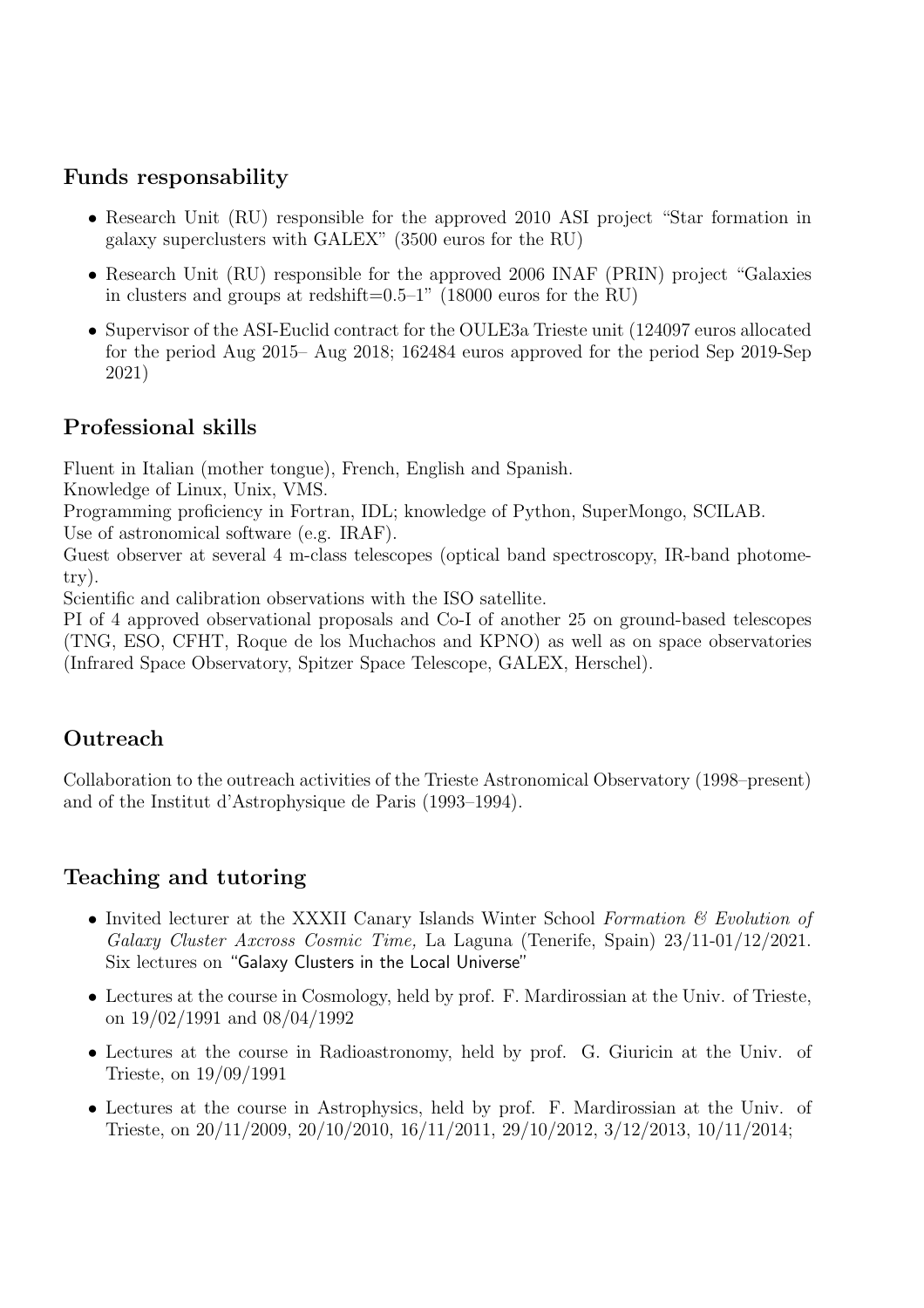- Lectures at the course in Astronomy, held by prof. F. Mardirossian at the Univ. of Trieste, 10/11/2006, 07/11/2008;
- Invited lecturer at the International School of Physics Enrico Fermi, course on the Astrophysics of Galaxy Clusters, Varenna, 15–25/07/2008 (scientific directors: Prof. Alfonso Cavaliere and Prof. Yoel Rephaeli). Lectures on "Galaxy systems in the optical and infrared"
- Invited professorship at the Université Pierre et Marie Curie, Paris,  $22/06-21/07/2010$  (1) month)
- Invited professorship at the Observatoire de Paris-Meudon,  $20/06-19/07/2014$  (1 month)
- Supervisor of two PhD theses at the Univ. of Trieste: Emiliano Munari (academic years 2010–2013; PhD title on 20/03/2014), and Marianna Annunziatella (academic years 2012– 2015; PhD title on 16/03/2016)
- Assistant supervisor of the PhD thesis of Christophe Adami (1998, Marseille, F), Tom Thomas (2002, Leiden, NL), Daniela Coia (2003, Dublin, IE), Rafael Barrena (2004, Canarias, E), Paola Popesso (2006, Munich, D), Antonio Cava (2007, Padova, I), Tania Tagliaferro (2019, Córdoba, AR)
- Co-supervisor of the Laurea thesis of Emiliano Munari (2010; supervisor: Stefano Borgani; full marks cum laude) and Stefania Barsanti (2015; supervisor: Marisa Girardi; full marks cum laude) at the Univ. of Trieste
- Scientific supervisor of the research grant of Giulia Rodighiero at the INAF-OATs in 1999
- Scientific supervisor of the postdoc of Sam Farrens at the INAF-OATs (2-year contract started on 01/11/2013)
- Scientific supervisor of the postdoc of Emiliano Munari at the INAF-OATs (2-year contract started on 02/05/2016)
- Scientific supervisor of the non-permament researcher position of Emiliano Munari at the INAF-OATs (3-year contract started on 01/09/2018)

### Examination boards: degrees and positions

- Member of the committee for assigning the *Habilitation a Diriger les Recherches* to Valerie de Lapparent (2011), a pre-requisite for the job of Directeur de Recherches.
- Member of PhD committees at:
	- the Universiteit Leiden [NL] (candidate: T. Thomas, 2002);
	- the Universidad de La Laguna [E] (candidate: R. Barrena, 2004);
	- the Institut d'Astrophysique de Paris [F], (candidate: J.-C. Mauduit, 2007);
	- the University of Torino [I] (candidate: A.L. Serra, 2012);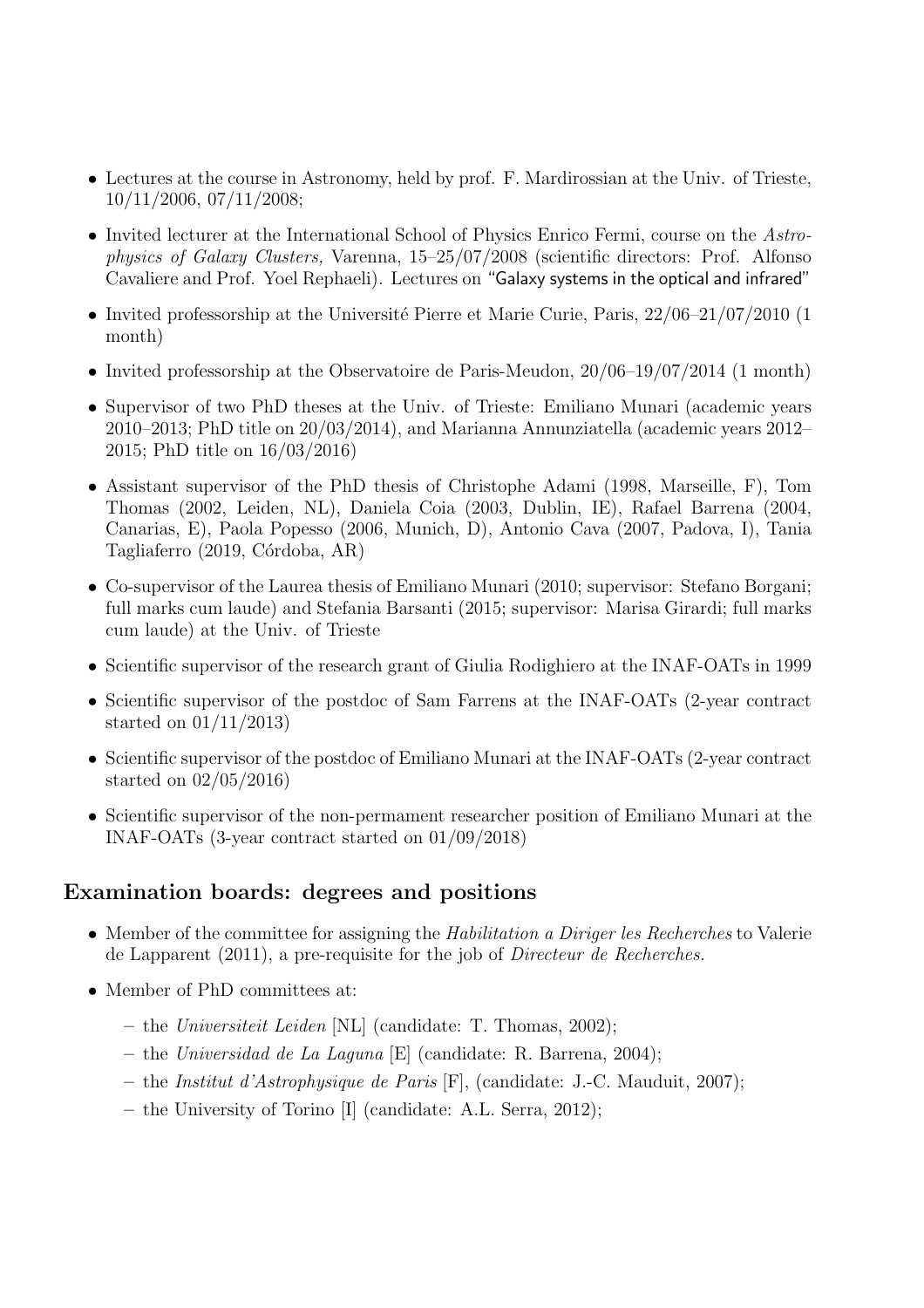- the University of Insubria, Como [I] (candidates: M.M. Civitani, V. Presotto, L.Raimondi, 2012);
- the Universidad Complutense de Madrid  $|E|$  (candidate: R. Pérez Martínez, 2016);
- the University of Copenhagen [DK] (candidate: A. Skielboe, 2017);
- $-$  the Université de la Côte d'Azur [F] (candidate: M. Ricci, 2018).
- External referee for the PhD theses of Damien Castagné at the Université de Toulouse [F] (2011), and Elinor Medezinsky at the Tel Aviv University [IL] (2011).
- Member of 6 postdoc/grant committees at the Trieste Astronomical Observatory (1998, 2006, 2007, 2011, 2015, 2016).
- Invited external expert ('contro-relatore') on 3 Laurea (Masters) committees at the Trieste University (1999, 2001, 2019).

### Examination boards: research projects

External referee for the evaluation of research projects submitted to:

- the United States Israel Bilateral Science Foundation (2009)
- the Serbian Ministry of Education and Science (2010)
- the Italian Ministry for the University and Research (MIUR), Scientific Independence of young Researchers program 2014 (2015)
- the *Qatar National Research Fund* (2015)
- CFHT time allocation committee (2015, 2016, 2019)
- NWO (Netherland) Domain Science Veni Research proposals (2018)
- Marsden Fund Research Proposals (2021)

#### Conference committees

- Member of the SOC, and Co-editor of the proceedings, of the meeting Galaxy Evolution in Groups and Clusters, JENAM Workshop, Porto, 3–5 September 2002, Kluwer Academic Pub., ed.: C. Lobo, M. Serote Roos, & A. Biviano.
- Chair of the SOC of the meeting The evolution of galaxy clusters and cluster galaxies in the epoch of large optical/IR surveys, Sesto, 13–17 January 2014.
- Chair of the SOC of the workshop *Building the Euclid cluster survey*, Sesto, 7–11 July 2014.
- Member of the SOC of the meeting In the Footsteps of galaxies: tracing the evolution of environmental effects, Soverato, 7–11 September 2015.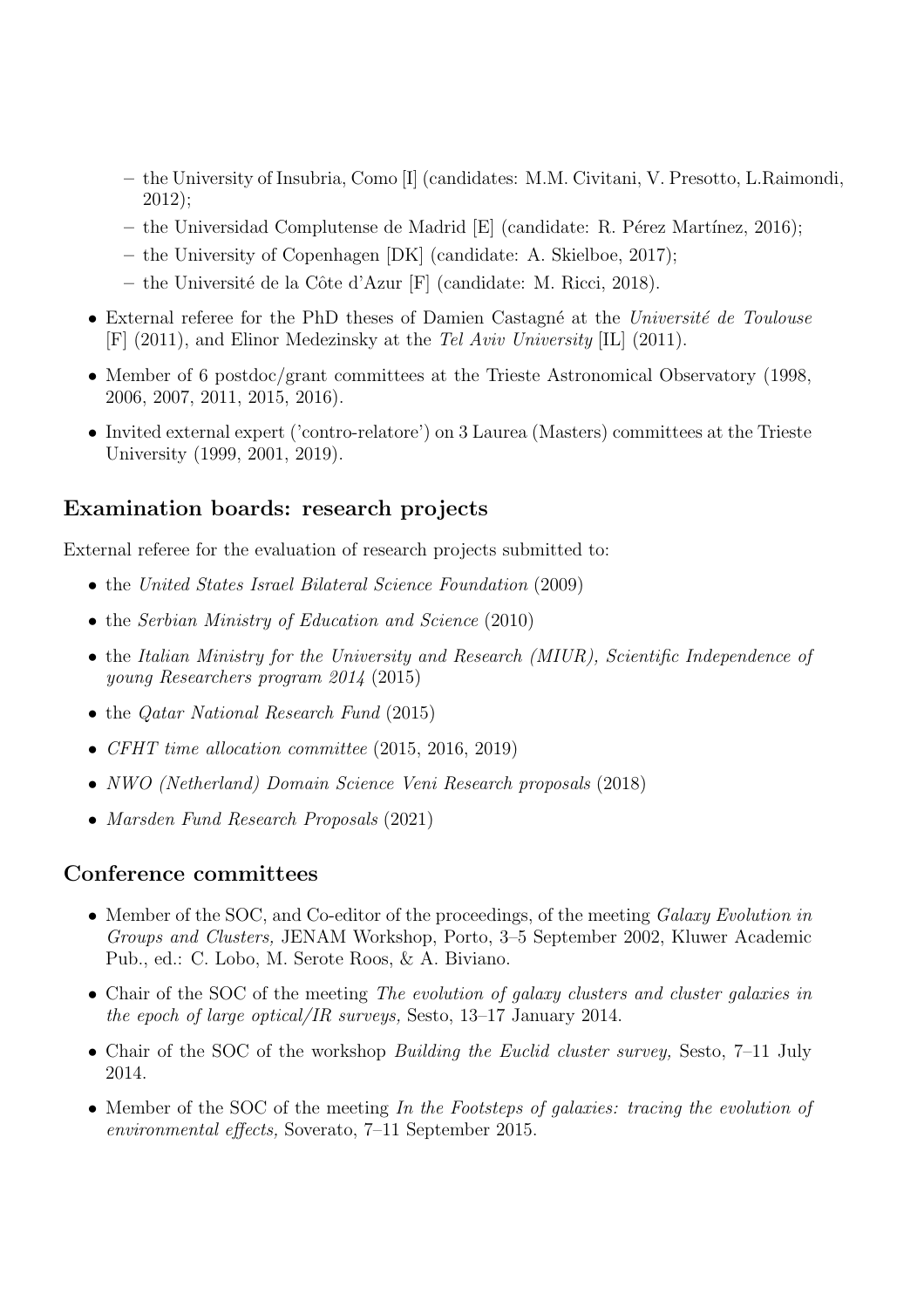- Member of the SOC of the meeting A Multi-wavelength View of Galaxy Clusters: Deriving Masses in the Era of Wide-field Surveys, Virtual meeting to be hosted by ESA-ESAC, 6–9 September 2021.
- Member of the LOC/SOC of the Joint OULE3/SWG Euclid Meeting on Clusters of Galaxies, Trieste, 14–17 November 2016.
- Member of the LOC/SOC of the *Galaxy Evolution and the Environment 6*, meeting, Trieste, 28–31 October 2019.
- Member of the LOC of two meetings: Taking ISO to the Limits: Exploring the Faintest Sources in the Infrared, Madrid, 1997, and Nuovi Orizzonti dell'Astrofisica Italiana, Trieste 2003. Member of the LOC of the Italian National School of Astrophysics,  $8^{th}$  cycle,  $48^{th}$  course, held in Trieste in October 2006.

### Invited talks/reviews/seminars

Participation to more than 80 international meetings and workshops.

- 21 invited talks or reviews.
- 34 invited seminars.

#### Invited talks/reviews

- R1. Meeting: A New Vision of an Old Cluster: untangling Coma Berenices, Marseille, 17– 20/06/1997; review: "Our best friend, the Coma cluster"
- T2. Meeting: First ISO workshop on Analytical Spectroscopy, Madrid, 6–8/10/1997; talk: "Topics in ISOCAM Spectroscopy Calibration"
- T3. Meeting: Constructing the Universe with Clusters of Galaxies, Paris, 4–8/07/2000; talk: "From Messier to Abell: 200 Years of Science with Galaxy Clusters"
- T4. Meeting: Tracing Cosmic Evolution with Galaxy Clusters, Sesto, 3–6/07/2001; talk: "Tracing the Cluster Internal Dynamics with Member Galaxies"
- T5. Meeting: Outskirts of Galaxy Clusters: Intense Life in the Suburbs, Torino, 12–16/03/2004; talk: "Galaxies in Present-day Clusters: Evolutionary Constraints from Their Distributions and Kinematics"
- R6. Meeting: Mass profiles and Shapes of Cosmological Structures, Paris, 4–9/07/2005; review: "Tracing the mass profiles of galaxy clusters with member galaxies"
- R7. Meeting: Distant Clusters of Galaxies, Ringberg, 24–28/10/2005; review: "Structure of Galaxy Clusters"
- T8. Meeting: From Dark Halos to Light, La Thuile, 12–18/03/2006; talk: "Mass profiles of Galaxy Clusters from Dynamics"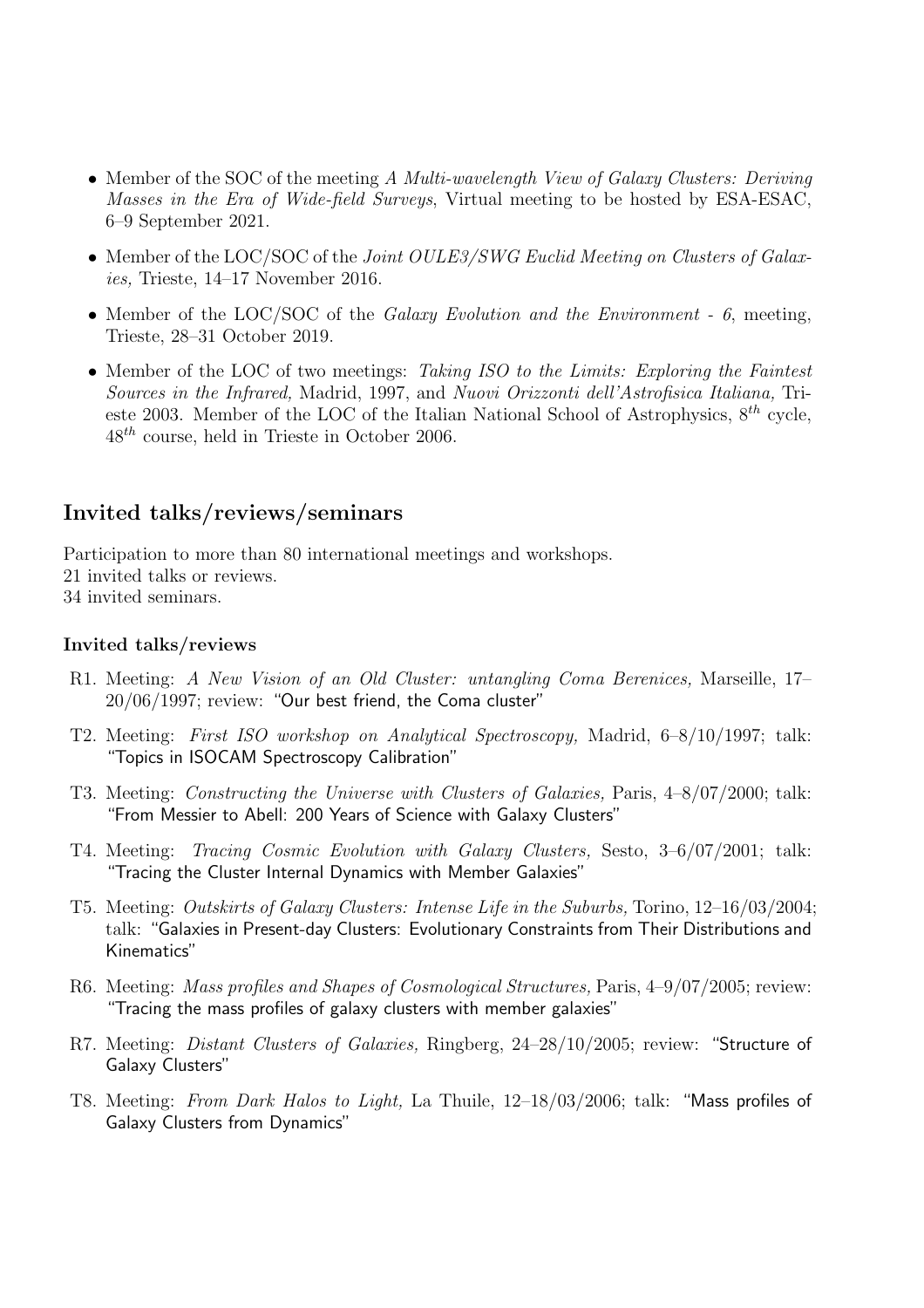- T9. Meeting: Tracing Cosmic Evolution with Galaxy Clusters. Six Years Later, Sesto, 25– 29/06/2007; talk: "Cluster Density Profiles and Orbits of Galaxies from Dynamical Analysis"
- T10. Symposium Out of the Limelight, in honour of Prof. Peter Katgert, Leiden, 18/09/2009; talk: "Structure and substructure of galaxy clusters"
- T11. Workshop: How to weigh clusters of galaxies, Leiden, 19–23/04/2010; talk: "Galaxy dynamics as a probe of cluster mass"
- T12. Workshop: The origin and evolution of fossil galaxy groups, La Laguna, 6–8/09/2010; talk: "Modelling anisotropy and mass profiles of observed spherical systems"
- T13. Workshop: Star formation in galaxy clusters, Nice, 6–7/06/2011; talk: "The (mid- and far-) IR luminosity function of cluster galaxies and its evolution"
- R14. Meeting: The mass profiles of galaxy clusters from the core to the outskirts: the need for a multi-wavelength approach, Madonna di Campiglio, 18–22/03/2013; review: "The mass profiles of galaxy clusters using galaxies as tracers"
- R15. Meeting: Tracing Cosmic Evolution with Galaxy Clusters, Sesto, 1–5/07/2013; review: "On the dynamical equilibrium of clusters of galaxies - clues from kinematics"
- T16. Meeting: The Euclid Consortium Annual Meeting, Lausanne, 8–12/06/2015; talk: "Forecasting the selection function of clusters in Euclid"
- R17. Meeting: Galaxy Clusters Across Cosmic Time, Aix en Provence, 10–13/07/2017; talk: "Opening Talk"
- T18. Meeting: IX Friends of Friends Meeting, Córdoba, 1-4/04/2019; talk: "Structure and dynamics of clusters of galaxies"
- T19. Meeting: Tracing Cosmic Evolution with Galaxy Clusters, Sesto, 7–12/07/2019; talk: "The structure of clusters from spectroscopic observations"
- T20. Meeting:  $61^a$  Reunión anual de la Asociación Argentina de Astronomía, Viedma, 16– 20/09/2019; talk: "Clusters of galaxies: structure and dynamics in the last 8 Gyr"
- T21. Workshop: GOGREEN Data Release Toronto (virtual meeting), 24–28/08/2020; talk: "Euclid"

#### Invited seminars

- S1. "Problemi relativi alla definizione di ammasso di galassie", 28/11/1986, at the Astronomical Observatory of Trieste
- S2. "Dynamical mass in clusters of galaxies", 19/12/1986, at the Astronomical Observatory of Trieste
- S3. "Evidenza di estinzione nell'ammasso di galassie di Virgo", 10/01/1990, at the University of Rome (I)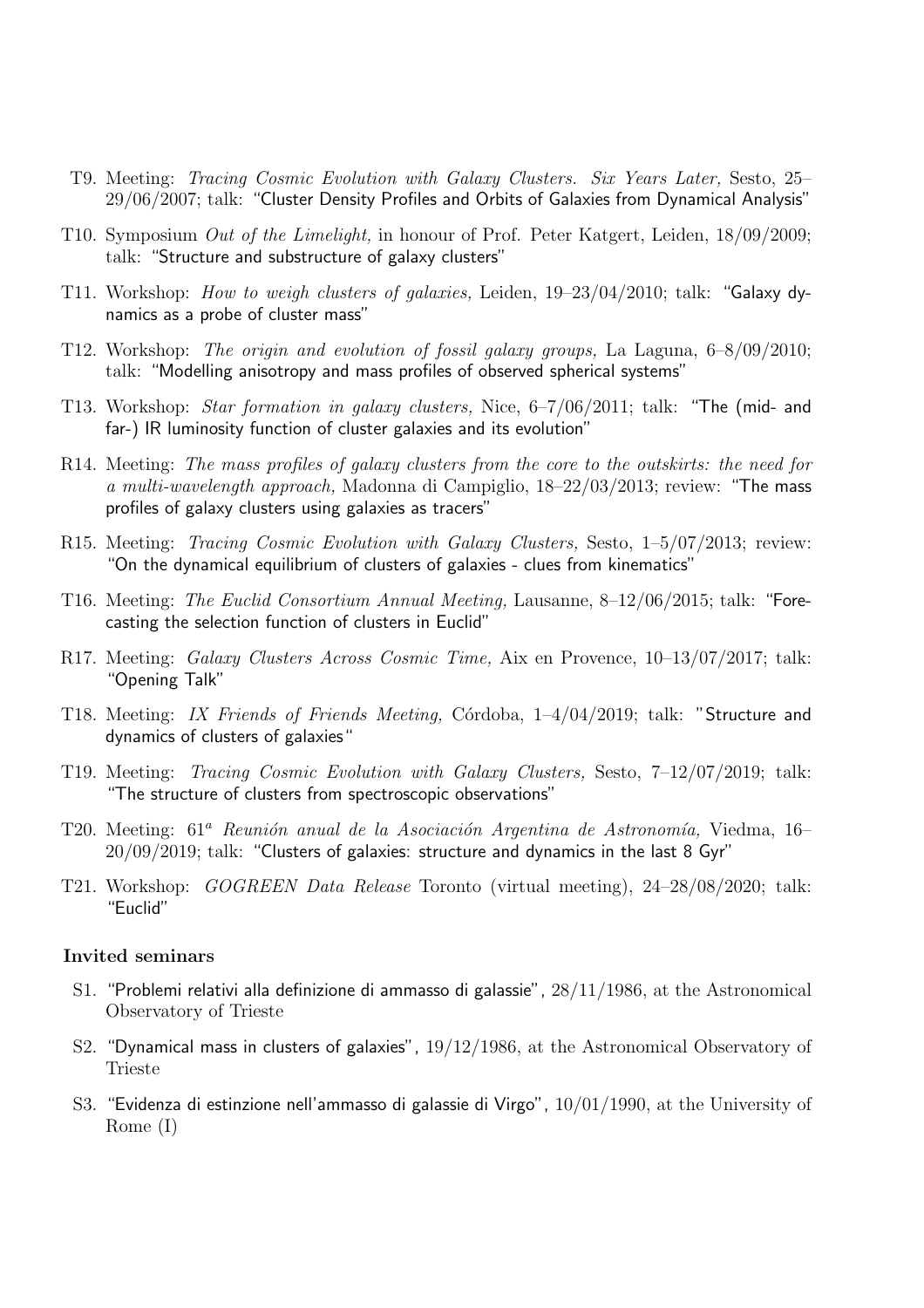- S4. "Spiral arms and dynamical structure", 31/10/1990, at the SISSA, Trieste (I)
- S5. "Analyse dynamique des amas de galaxies", 05/05/1994, at the Institut d'Astrophysique de Paris (F)
- S6. "The Coma cluster luminosity function", 13/12/1994, at the OAMP/Laboratoire d'Astrophysique de Marseille (F)
- S7. "The Coma cluster luminosity function", 02/03/1995, at the Leiden Observatory (NL)
- S8. "ENACS3: ELG in clusters", 08/12/1995, at the Leiden Observatory (NL)
- S9. "L'amas de galaxies de Coma: Dr. Jeckill et Mr. Hyde", 14/04/1995, at the Institut d'Astrophysique de Paris (F)
- S10. "The current status of ISO-CAM", 02/07/1996, at the TeSRE institute, Bologna (I)
- S11. "Update on the status of ISO-CAM" 13/12/1996, at the TeSRE institute, Bologna (I)
- S12. "The mass profile of galaxy clusters", 27/05/2003, at the SISSA, Trieste (I)
- S13. "Le profil de masse des amas de galaxies", 17/06/2003, at the OAMP/Laboratoire d'Astrophysique de Marseille (F)
- S14. "The Orbits of Galaxies in Clusters",  $12/11/2004$ , at the Institut d'Astrophysique de Paris  $(F)$
- S15. "The Orbits of Galaxies in Clusters", 21/12/2004, at the Trieste Astronomical Observatory (I)
- S16. "Deconstructing Galaxy Clusters", 12/06/2006, at the INAF-Istituto di RadioAstronomia, Bologna (I)
- S17. "Deconstructing Galaxy Clusters", 21/06/2006, at the INAF-Brera Astronomical Observatory, Milano (I)
- S18. "Deconstructing Galaxy Clusters", 19/01/2007, at the California Institute of Technology, Pasadena, LA (USA)
- S19. "Cluster density profiles and galaxy orbits from kinematical analysis", 17/03/2008, at the ESAC, Madrid (E)
- S20. "The paths of glory of galaxy evolution",  $18/05/2010$ , at the Observatoire de la Côte d'Azur, Nice (F)
- S21. "The paths of glory of galaxy evolution",  $25/05/2010$ , at the INAF-IASF, Milano (I)
- S22. "The paths of glory of galaxy evolution", 05/07/2010, at the Observatoire de Paris-Meudon  $(F)$
- S23. "Cluster feeding filaments are the "Paths of Glory" of galaxy evolution", 18/11/2010, at the INAF-OATs Observatory (I)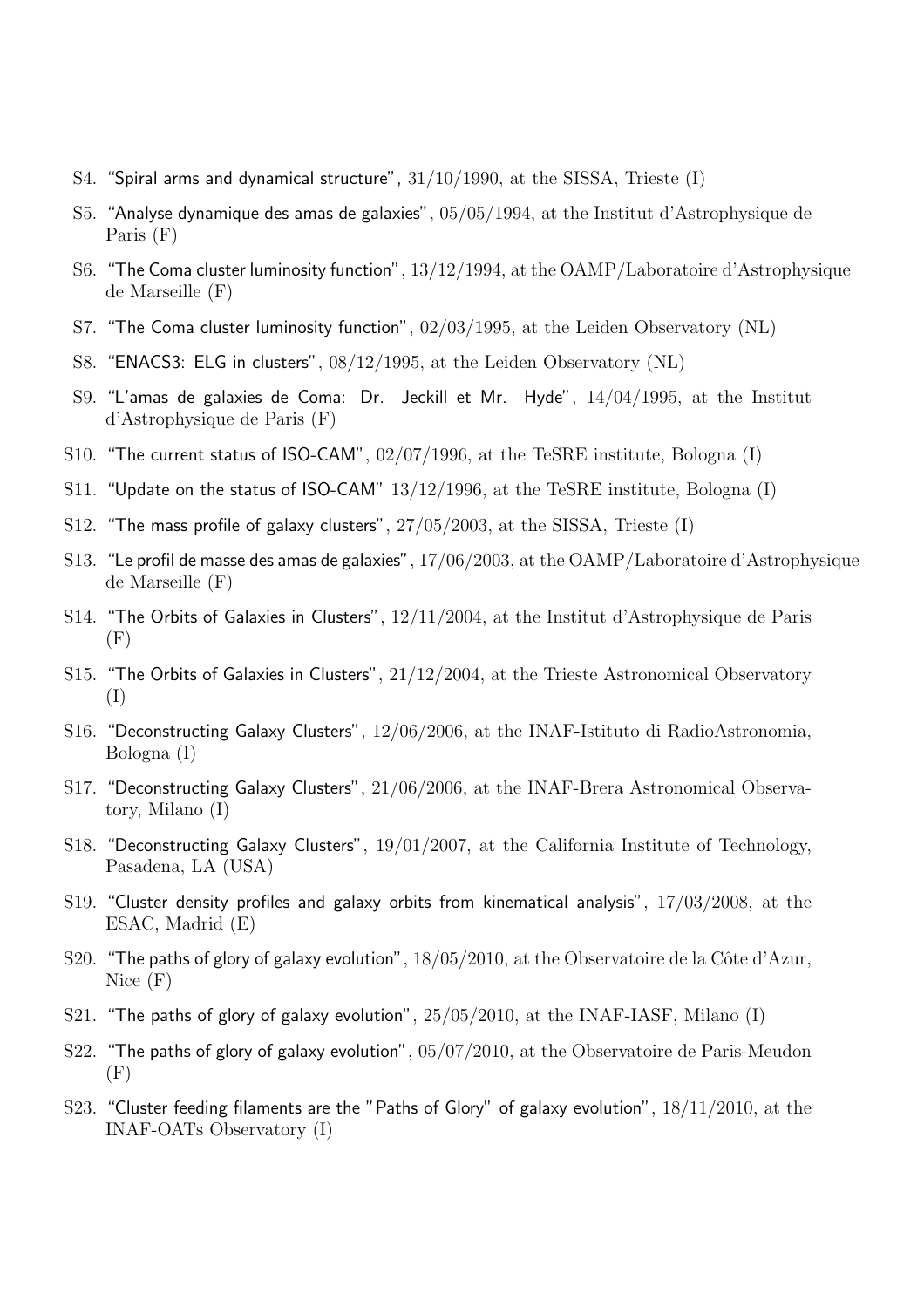- S24. "Cluster feeding filaments are the "Paths of Glory" of galaxy evolution", 25/01/2011, at the ESO Munich (D)
- S25. "A multiwavelength view of galaxy evolution in a  $z=0.2$  supercluster",  $24/11/2011$ , at the INAF-Padova Astronomical Observatory (I)
- S26. "CLASH-VLT: the internal structure of galaxy clusters",  $11/03/2015$ , at the INAF-Trieste Astronomical Observatory (I)
- S27. "CLASH-VLT: the internal structure of galaxy clusters", 16/03/2015, at the Wien University (A)
- S28. "CLASH-VLT: the internal structure of galaxy clusters", 27/05/2015, at the University Observatory of Munich (USM, D)
- S29. "The dynamics of galaxy clusters from the CLASH-VLT survey",  $28/07/2015$ , at the Max-Planck-Institut für extraterrestrische Physik (MPE, Munich, D)
- S30. "Galaxy evolution in clusters from the CLASH-VLT survey", 11/12/2015, at the ESAC (Madrid, E)
- S31. "The orbits of galaxies in clusters over the last 8 Gyr",  $31/03/2016$ , at the Tuorla Observatory (Turku University, FIN)
- S32. "Structure and dynamics of clusters of galaxies from spectroscopic surveys", 21/09/2018, at the Institut d'Astrophysique de Paris (Paris, F)
- S33. "The mass distribution in clusters of galaxies", 23/09/2019, at the Instituto de Astronomia Teórica y Experimental (Córdoba, AR)
- S34. "The GOGREEN survey: Internal dynamics of clusters of galaxies at redshift 0.91.4", 13/10/2021, at the Laboratoire d'Astrophysique de Marseille (F) (in remote mode)
- S35. "The GOGREEN survey: Internal dynamics of clusters of galaxies at redshift 0.91.4", 09/12/2021, at the Institut d'Astrophysique de Paris (F) (in remote mode)

### Publications

- 190 refereed publications, of which:
	- 165 in international journals with impact factor  $> 4$ : A&A, AJ, ApJ, ApJL, ApJS, JCAP, MNRAS, Sp Sci Rev
	- $-45$  in the last three years (Dec 2018 Nov 2021)
	- 27 as a  $1^{st}$  author<sup>7</sup>
	- 42 as a  $2^{nd}$  author<sup>7</sup>

<sup>&</sup>lt;sup>7</sup>My position as a 1<sup>st</sup> or  $2^{nd}$  author always reflects my predominant rôle in the collaboration. When it coincides with the alphabetical order, this is by pure chance (in case of papers with two or three authors) or by the explicit decision of my co-authors to be listed in alphabetical order after my name.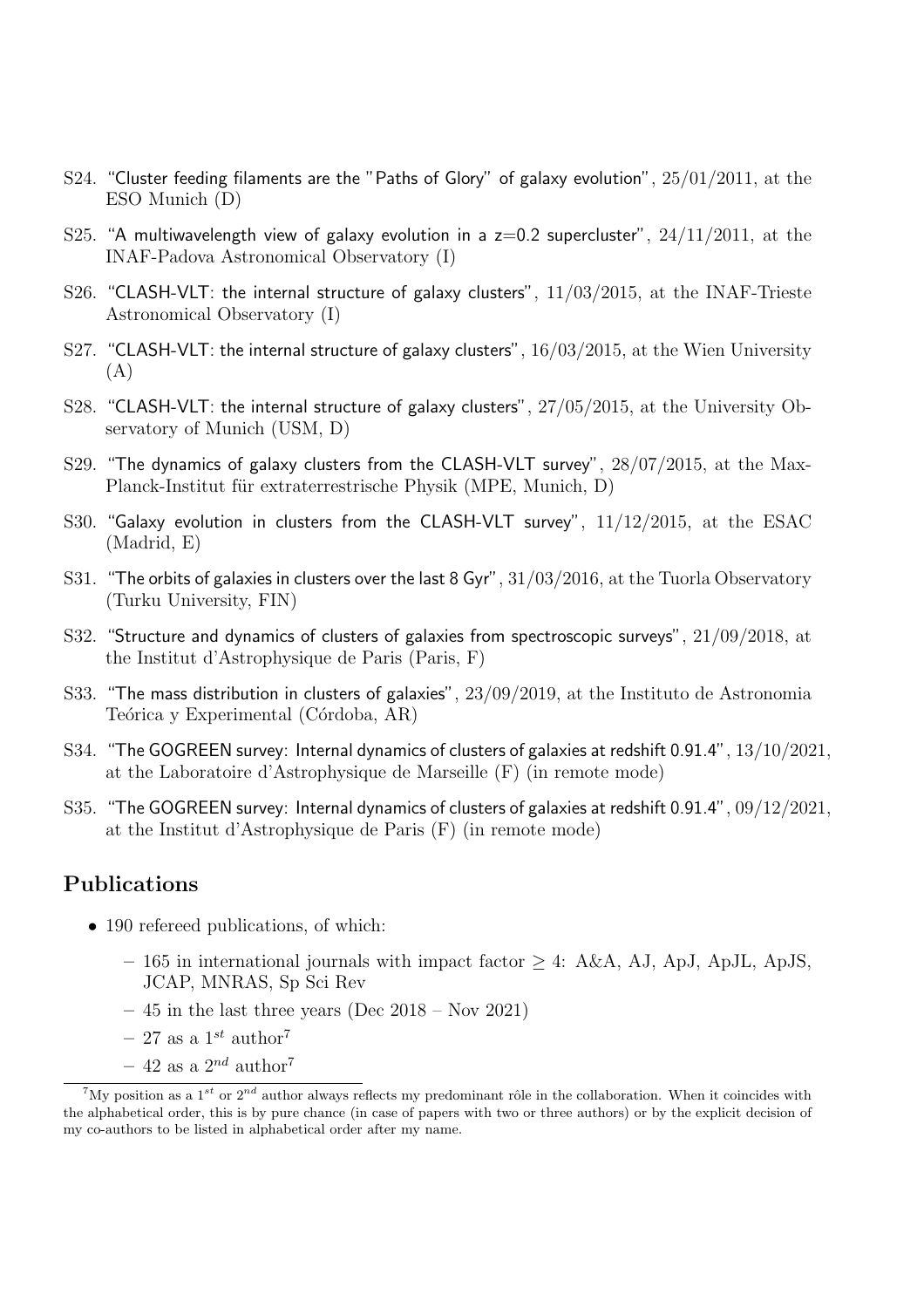Another 91 not refereed publications<sup>8</sup>.

- 8 invited contributions to conference proceedings and one contributed paper to an astronomy book
- 11200 citations of which 1500 to publications as  $1^{st}$  author<sup>8</sup>
- $\bullet$  h-index: 58
- h1-index (considering only  $1^{st}$ -author papers): 19
- read10-index:  $670$
- Referee of 63 papers in  $A&A(24)$ , MNRAS (23), ApJ (13), AJ (1), SpSciRev (1), Euro-PhysLett (1)

### List of publications

Publications are divided in three parts.

- Refereed papers in journals with high current impact factors  $(\geq 4)$ : A&A, AJ, ApJ, ApJL, ApJS, JCAP, MNRAS, Sp Sci Rev
- Refereed papers in journals with low current impact factors  $(< 4)$ : A&AS, ApL&C, Ap&SpSci, Baltic Ast, Exp Ast, New Ast; and refereed conference proceedings
- Relevant unrefereed papers

#### Refereed papers in journals with high impact factors<sup>6</sup>

- Rh-73. Müller et al. 2021, MNRAS, 508, 5326: Two striking head-tail galaxies in the galaxy cluster IIZW108: insights into transition to turbulence, magnetic fields, and particle reacceleration
- Rh-72. McNab et al. 2021, MNRAS, 508, 157: The GOGREEN survey: transition galaxies and the evolution of environmental quenching
- Rh-71. Zarattini, S., Biviano, A., et al. 2021, A&A, 655, A103: Fossil group origins. XI. The dependence of galaxy orbits on the magnitude gap
- Rh-70. Euclid Collaboration; Pocinon et al. 2021, A&A, 655, A44: Euclid preparation. XII. Optimizing the photometric sample of the Euclid survey for galaxy clustering and galaxygalaxy lensing analyses
- Rh-69. Chan, J. et al. 2021, ApJ, 920, 32: The GOGREEN Survey: Evidence of an Excess of Quiescent Disks in Clusters at  $1.0 < z < 1.4$

<sup>8</sup>According to http://adsabs.harvard.edu/abstract service.html

 ${}^{6}$ Numbering starts from a negative integer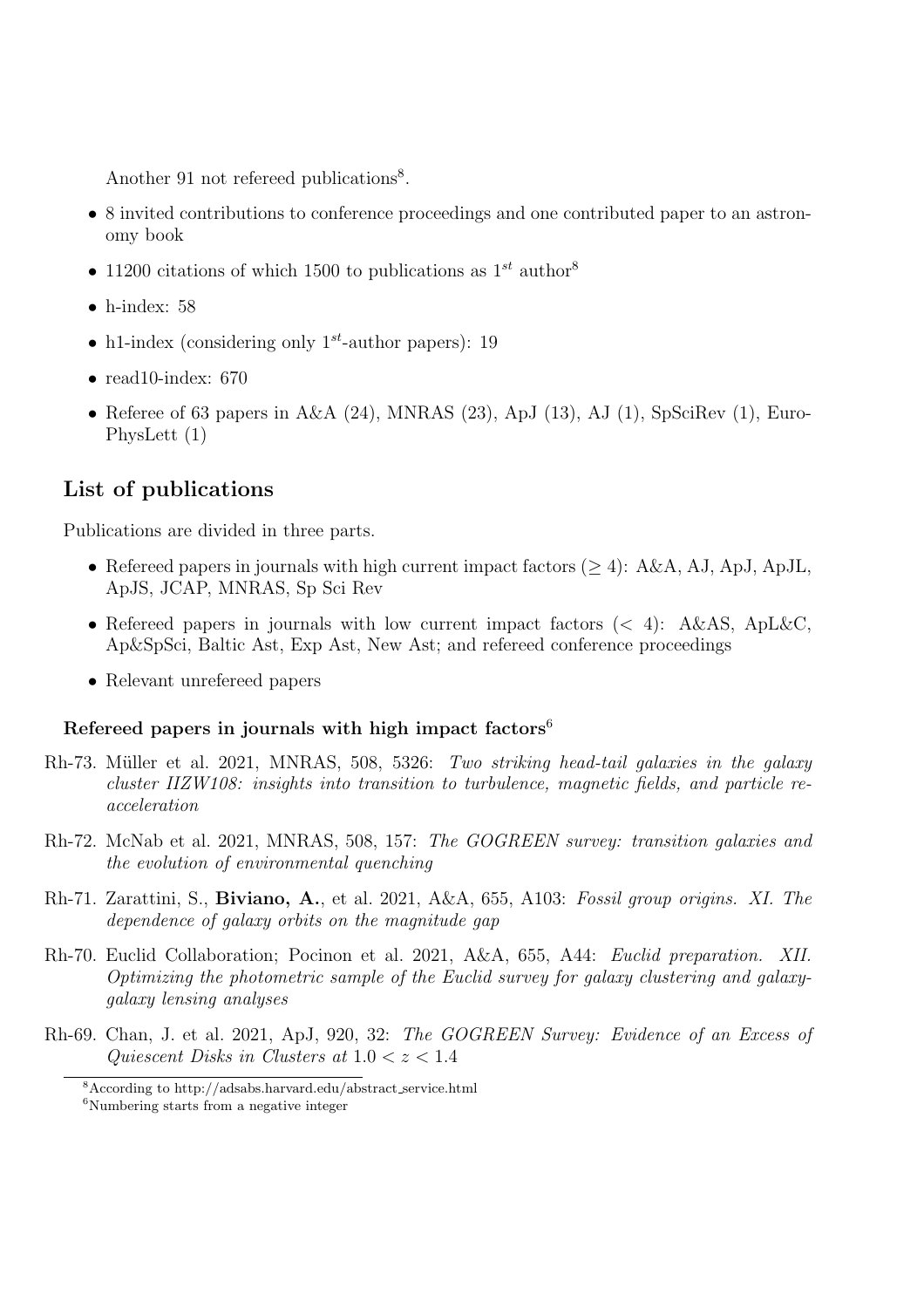- Rh-68. Euclid Collaboration; Stanford, S. et al. 2021, ApJS, 256, 9: Euclid Preparation. XIV. The Complete Calibration of the Color-Redshift Relation (C3R2) Survey: Data Release 3
- Rh-67. Reeves, A. et al. 2021, MNRAS, 506, 3364: The GOGREEN survey: dependence of galaxy properties on halo mass at  $z > 1$  and implications for environmental quenching
- Rh-66. Euclid Collaboration; Knabenhans, M. et al. 2021, MNRAS, 505, 2840: Euclid preparation: IX. EuclidEmulator2 - power spectrum emulation with massive neutrinos and self-consistent dark energy perturbations
- Rh-65. Tagliaferro, T., Biviano, A., et al. A&A, 652, A90: Dynamical analysis of clusters of galaxies from cosmological simulations
- Rh-64. Biviano, A., et al. 2021, A&A, 650, A105: The GOGREEN survey: Internal dynamics of clusters of galaxies at redshift 0.9-1.4
- Rh-63. Euclid Collaboration: Ilbert, O. et al. 2021, A&A, 647, A117: Euclid preparation. XI. Mean redshift determination from galaxy redshift probabilities for cosmic shear tomography
- Rh-62. Balogh, M. et al. 2021, MNRAS, 500, 358: The GOGREEN and GCLASS surveys: first data release
- Rh-61. Euclid Collaboration: Desprez, G. et al. 2020, A&A, 644, A31: Euclid preparation. X. The Euclid photometric-redshift challenge
- Rh-60. Angora, G. et al. 2020, A&A, 643, A177: The search for galaxy cluster members with deep learning of panchromatic HST imaging and extensive spectroscopy
- Rh-59. Euclid Collaboration: Guglielmo, V. et al. 2020, A&A, 642, A192: Euclid preparation. VIII. The Complete Calibration of the Colour-Redshift Relation survey: VLT/KMOS observations and data release
- Rh-58. Euclid Collaboration: Blanchard, A. et al. 2020, A&A, 642, A191: Euclid preparation. VII. Forecast validation for Euclid cosmological probes
- Rh-57. Webb, K., et al. 2020, MNRAS, 498, 5317: The GOGREEN survey: post-infall environmental quenching fails to predict the observed age difference between quiescent field and cluster galaxies at  $z > 1$
- Rh-56. van der Burg, R.F.J., et al. 2020, A&A, 638, A112: The GOGREEN Survey: A deep stellar mass function of cluster galaxies at  $1.0 < z < 1.4$  and the complex nature of satellite quenching
- Rh-55. Sartoris, B., Biviano, A., et al. 2020, A&A, 637, A34: CLASH-VLT: a full dynamical reconstruction of the mass profile of Abell S1063 from 1 kpc out to the virial radius
- Rh-54. Capasso, R., Mohr, J.J., Saro, A., Biviano, A., et al. 2020, MNRAS, 494, 2736: Mass calibration of the CODEX cluster sample using SPIDERS spectroscopy - II. The X-ray luminosity-mass relation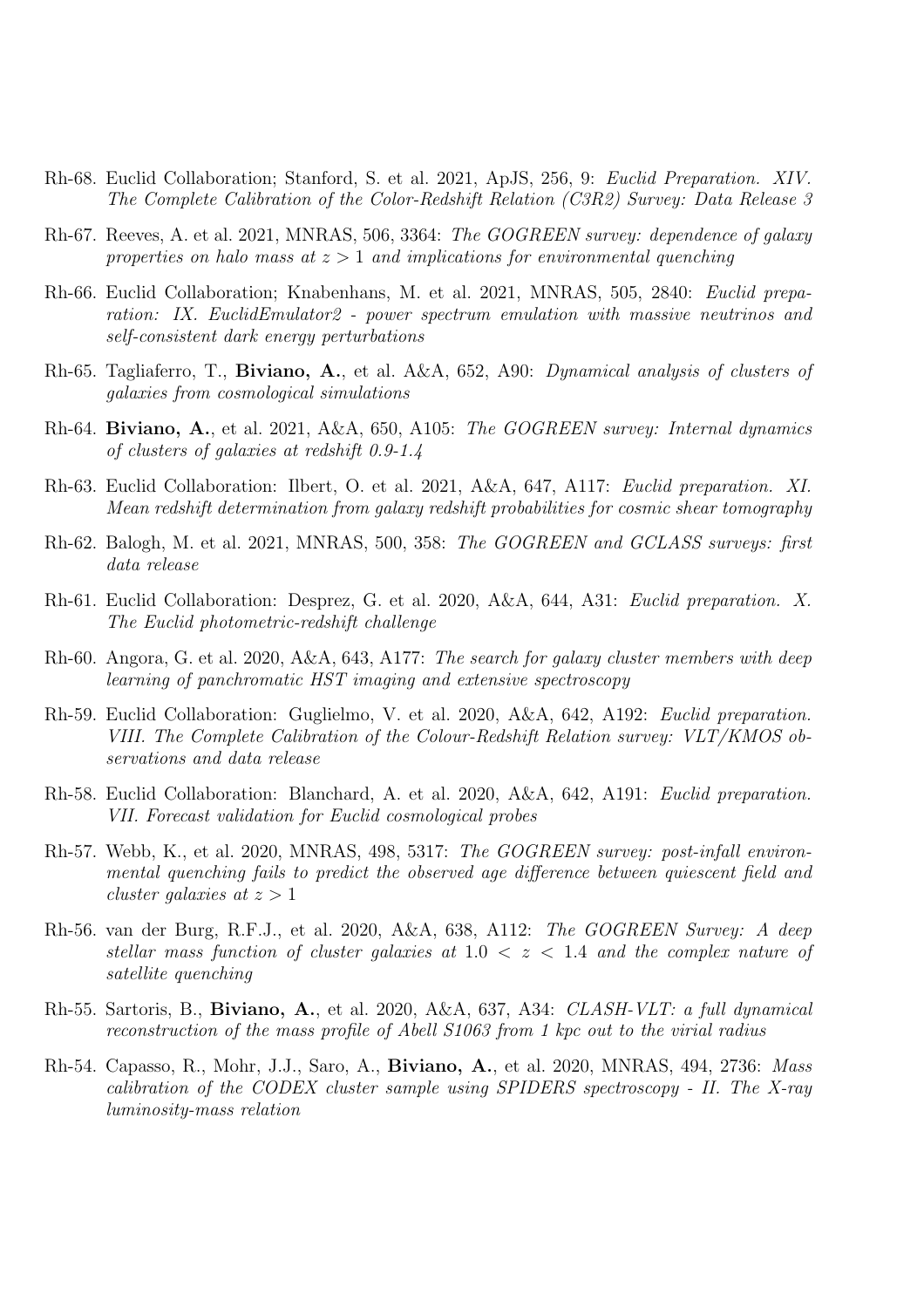- Rh-53. Gjergo, E., et al. 2020, MNRAS, 493, 2782: On the origin of dust in galaxy clusters at low-to-intermediate redshift
- Rh-52. Pizzuti, L., Sartoris, B., Borgani, S., Biviano, A. 2020, JCAP, 4, 24: Calibration of systematics in constraining modified gravity models with galaxy cluster mass profiles
- Rh-51. Vulcani, B. et al. 2020, ApJ, 892, 146: GASP XXIV. The History of Abruptly Quenched Galaxies in Clusters
- Rh-50. Old, L.J. et al. 2020, MNRAS, 493, 5987: The GOGREEN survey: the environmental dependence of the star-forming galaxy main sequence at 1.0  $\mu$   $\epsilon$  i 1.5
- Rh-49. Euclid Collaboration, Paykari, P. et al. 2020, A&A, 635, A139: Euclid preparation. VI. Verifying the performance of cosmic shear experiments
- Rh-48. Poggianti, B.M., et al. 2019, ApJ, 887, 155: GASP XXIII: A Jellyfish Galaxy as an Astrophysical Laboratory of the Baryonic Cycle
- Rh-47. Caminha, G. B., et al. 2019, A&A, 632, A36: Strong lensing models of eight CLASH clusters from extensive spectroscopy: Accurate total mass reconstructions in the cores
- Rh-46. Erfanianfar, G., et al. 2019, A&A, 631, A175: Stellar mass-halo mass relation for the brightest central galaxies of X-ray clusters since  $z \sim 0.65$
- Rh-45. Mamon, G., Cava, A., Biviano, A., et al. 2019, A&A, 631, A131: Structural and dynamical modeling of WINGS clusters. II. The orbital anisotropies of elliptical, spiral, and lenticular galaxies
- Rh-44. Bergamini, P., et al. 2019, A&A, 631, A130: Enhanced cluster lensing models with measured galaxy kinematics
- Rh-43. Euclid Collaboration; Barnett, R., et al. 2019, A&A, 631, A85: Euclid preparation. V. Predicted yield of redshift  $\gamma$  *i*  $z$  *j*  $\theta$  quasars from the wide survey
- Rh-42. Zarattini, S., Aguerri, J.A.L., Biviano, A., et al. 2019, A&A, 631, A16: Fossil group origins. X. Velocity segregation in fossil system
- Rh-41. Lotz, M., Remus, R.-S., Dolag, K. Biviano, A., & Burkert, A. 2019, MNRAS, 488, 5370: Gone after one orbit: How cluster environments quench galaxies
- Rh-40. Chan, J., Wilson, G., Rudnick, G., et al. 2019, ApJ, 880, 119: The Rest-frame H-band Luminosity Function of Red-sequence Galaxies in Clusters at  $1.0 < z < 1.3$
- Rh-39. Ragagnin, A., Dolag, K., Moscardini, L., Biviano, A., & D'Onofrio, M. 2019, MNRAS, 486, 4001: Dependency of halo concentration on mass, redshift and fossilness in Magneticum hydrodynamic simulations
- Rh-38. Euclid Collaboration, Adam, R., Vannier, M., Maurogordato, S., Biviano, A., et al. 2019, A&A, 627, A23: Euclid preparation. III. Galaxy cluster detection in the wide photometric survey, performance and algorithm selection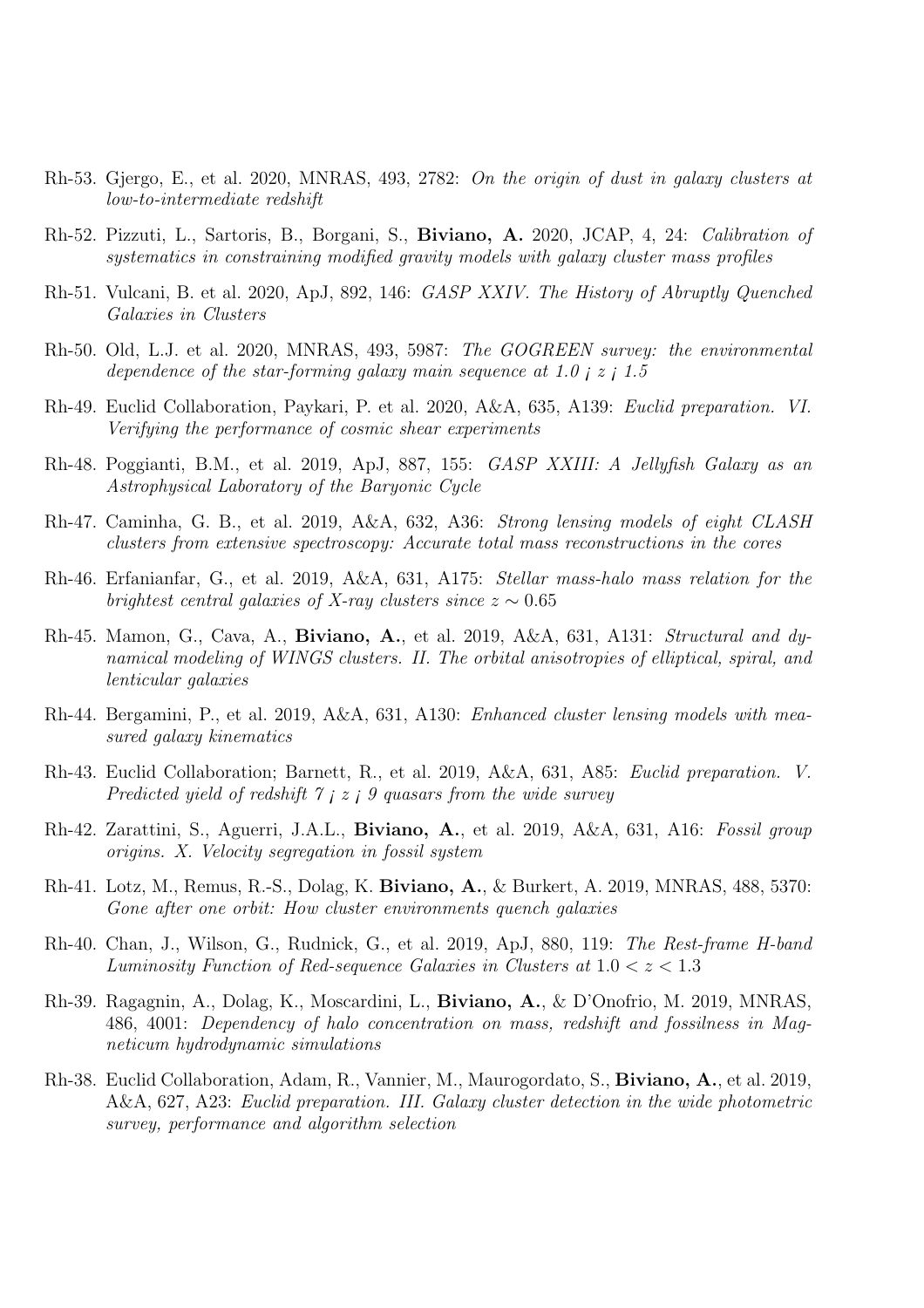- Rh-37. Capasso, R., Mohr, J., Saro, A., Biviano, A., et al. 2019, MNRAS, 486, 1594: Mass calibration of the CODEX cluster sample using SPIDERS spectroscopy - I. The richnessmass relation
- Rh-36. Pizzuti, L., Saltas, I., Casas, S., Amendola, L., & Biviano, A. 2019, MNRAS, 486, 596: Future constraints on the gravitational slip with the mass profiles of galaxy clusters
- Rh-35. Rodríguez-Muñoz, L., Rodighiero, G., Mancini, C., et al. 2019, MNRAS, 485, 586: Quantifying the suppression of the (un)-obscured star formation in galaxy cluster cores at  $0.2 \le z \le 0.9$
- Rh-34. Pratt, G., Arnaud, M., Biviano, A., et al. 2019, Sp Sci Rev, 215, 25: The Galaxy Cluster Mass Scale and Its Impact on Cosmological Constraints from the Cluster Population
- Rh-33. Capasso, R., Saro, A., Mohr, J., Biviano, A., et al. 2019, MNRAS, 482, 1043: Galaxy kinematics and mass calibration in massive SZE-selected galaxy clusters to  $z = 1.3$
- Rh-32. Jaffé, Y., Poggianti, B., Moretti, A., et al. 2018, MNRAS, 476, 4753: GASP. IX. Jellyfish galaxies in phase-space: an orbital study of intense ram-pressure stripping in clusters
- Rh-31. Moretti, A., Poggianti, B., Gullieuszik, M., et al. 2018, MNRAS, 475, 4055: GASP V: Ram-pressure stripping of a ring Hoag's-like galaxy in a massive cluster
- Rh-30. Habas, R., Fadda, D., Marleau, F., Biviano, A., & Durret, F. 2018, MNRAS, 475, 4544: Galaxy Evolution in the Cluster Abell 85: New Insights from the Dwarf Population
- Rh-29. Old, L., Wojtak, R., Pearce, F., et al. 2018, MNRAS, 475, 853: Galaxy Cluster Mass Reconstruction Project - III. The impact of dynamical substructure on cluster mass estimates
- Rh-28. Annunziatella, M., Bonamigo, M., Grillo, C., et al. 2017, ApJ, 851, 81: Mass Profile Decomposition of the Frontier Fields Cluster MACS J0416-2403: Insights on the Darkmatter Inner Profile
- Rh-27. Caminha, G., Grillo, C., Rosati, P., et al. 2017, A&A, 607, A93: Mass distribution in the core of MACS J1206. Robust modeling from an exceptionally large sample of central multiple images
- Rh-26. Biviano, A., Moretti, A., Paccagnella, A., et al. 2017, A&A, 607, A81: The concentrationmass relation of clusters of galaxies from the OmegaWINGS survey
- Rh-25. Balogh, M., Gilban, D., Muzzin, A., et al. 2017, MNRAS, 470, 4168: Gemini Observations of Galaxies in Rich Early Environments (GOGREEN) I: survey description
- Rh-24. Fritz, J., Moretti, A., Gullieuszik, M., et al. 2017, ApJ, 848, 132: GASP. III. JO36: A Case of Multiple Environmental Effects at Play?
- Rh-23. Cava, A., Biviano, A., Mamon, G., et al. 2017, A&A, 606, A108: Structural and dynamical modeling of WINGS clusters. I. The distribution of cluster galaxies of different morphological classes within regular and irregular clusters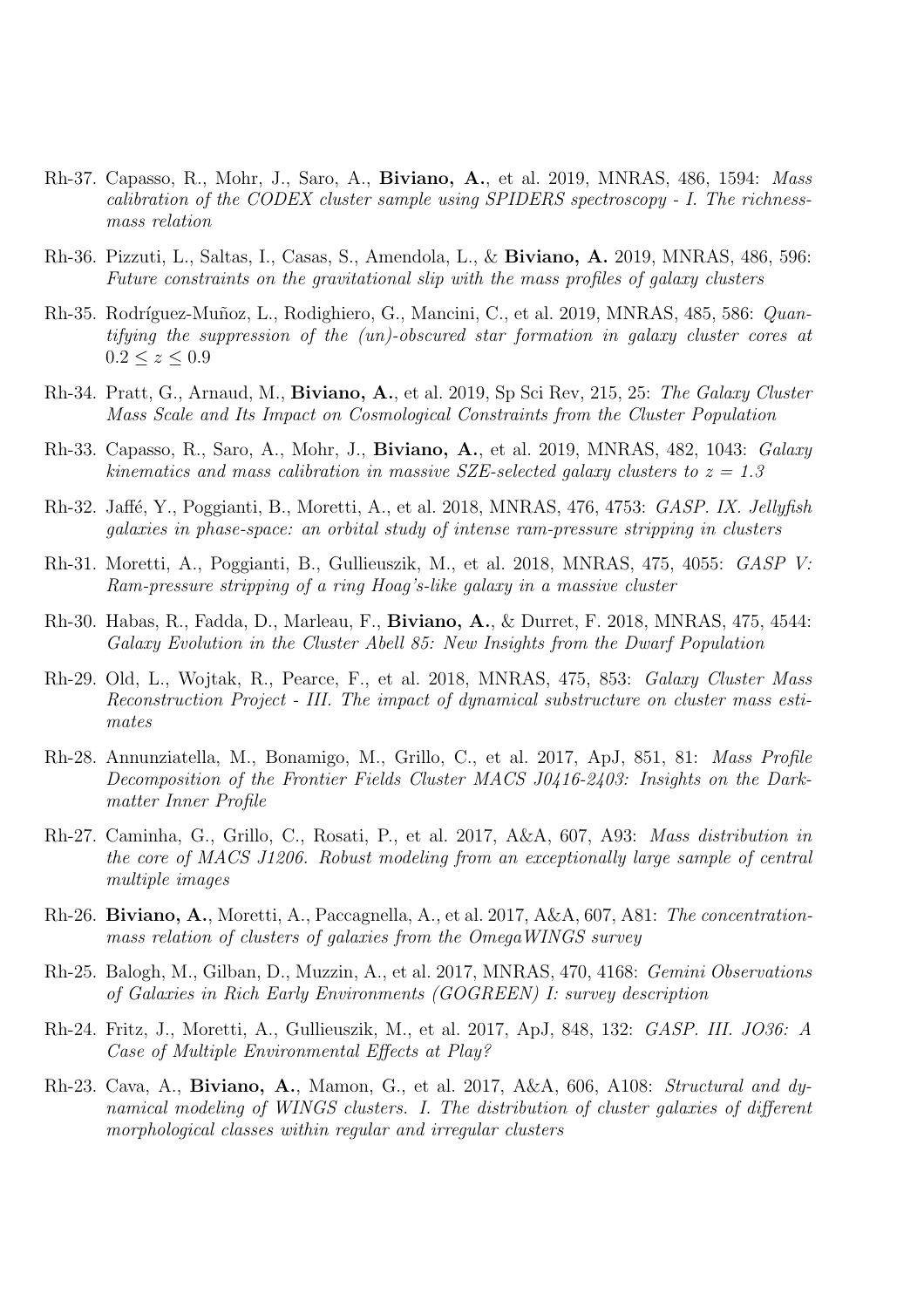- Rh-22. Gullieuszik, M., Poggianti, B., Moretti, A., et al. 2017, ApJ, 846, 27: GASP. IV. A Muse View of Extreme Ram-pressure-stripping in the Plane of the Sky: The Case of Jellyfish Galaxy JO204
- Rh-21. Pizzuti, L., Sartoris, B., Amendola, L., et al. 2017, JCAP, 7, 23: CLASH-VLT: constraints on  $f(R)$  gravity models with galaxy clusters using lensing and kinematic analyses
- Rh-20. Poggianti, B., Moretti, A., Gullieuszik, M., et al. 2017, ApJ, 844, 48: GASP. I. Gas Stripping Phenomena in Galaxies with MUSE
- Rh-19. Biviano, A., Popesso, P., Dietrich, J., et al. 2017, A&A, 602, A20: Abell 315: reconciling cluster mass estimates from kinematics, X-ray, and lensing
- Rh-18. Paccagnella, A., Vulcani, B., Poggianti, B., et al. 2017, ApJ, 838, 148: OmegaWINGS: The First Complete Census of Post-starburst Galaxies in Clusters in the Local Universe
- Rh-17. Caminha, G.B., Grillo, C., Rosati, P., et al. 2017, A&A, 600, A90: A refined mass distribution of the cluster MACS J0416.1-2403 from a new large set of spectroscopic multiply lensed sources  $(c=13)$
- Rh-16. Barsanti, S., Girardi, M., Biviano, A., et al. 2016, A&A, 595, A73: Velocity segregation effects in quality clusters at  $0.4 \leq z \leq 1.5$
- Rh-15. Verdugo, T., Limousin, M., Motta, V., et al. 2016, A&A, 595, A30: Combining strong lensing and dynamics in galaxy clusters: integrating MAMPOSSt within LENSTOOL. I. Application on SL2S J02140-0535
- Rh-14. Biviano, A., van der Burg, R., Muzzin, A., et al. 2016, A&A, 594, A51: The dynamics of  $z \sim 1$  clusters of galaxies from the GCLASS survey
- Rh-13. Munari, E., Grillo, C., De Lucia, G., et al. 2016, ApJ, 827, L5: Numerical Simulations Challenged on the Prediction of Massive Subhalo Abundance in Galaxy Clusters: The Case of Abell 2142
- Rh-12. Sartoris, B., Biviano, A., Fedeli, C., et al. 2016, MNRAS, 459, 1764: Next generation cosmology: constraints from the Euclid galaxy cluster survey  $(c=30)$
- Rh-11. Balestra, I., Mercurio, A., Sartoris, B., et al. 2016, ApJS, 224, 33: CLASH-VLT: Dissecting the Frontier Fields Galaxy Cluster MACS J0416.1-2403 with ∼ 800 Spectra of Member  $Galaxies$  (c=15)
- Rh-10. Boldrin, M., Giocoli, C., Meneghetti, M. et al. 2016, MNRAS, 457, 2738: Cosmology through arc statistics I: sensitivity to  $\Omega_m$  and  $\sigma_8$
- Rh-9. Pizzuti, L., Sartoris, B. Borgani, S., et al. 2016, JCAP, 4, 23: CLASH-VLT: testing the nature of gravity with galaxy cluster mass profiles
- Rh-8. Caminha, G.B., Grillo, C., Rosati, P., et al. 2016, A&A, 587, A80: CLASH-VLT: A Highly Precise Strong Lensing Model of the Galaxy Cluster RXC J2248.7-4431 (Abell S1063) and Prospects for Cosmoqraphy  $(c=22)$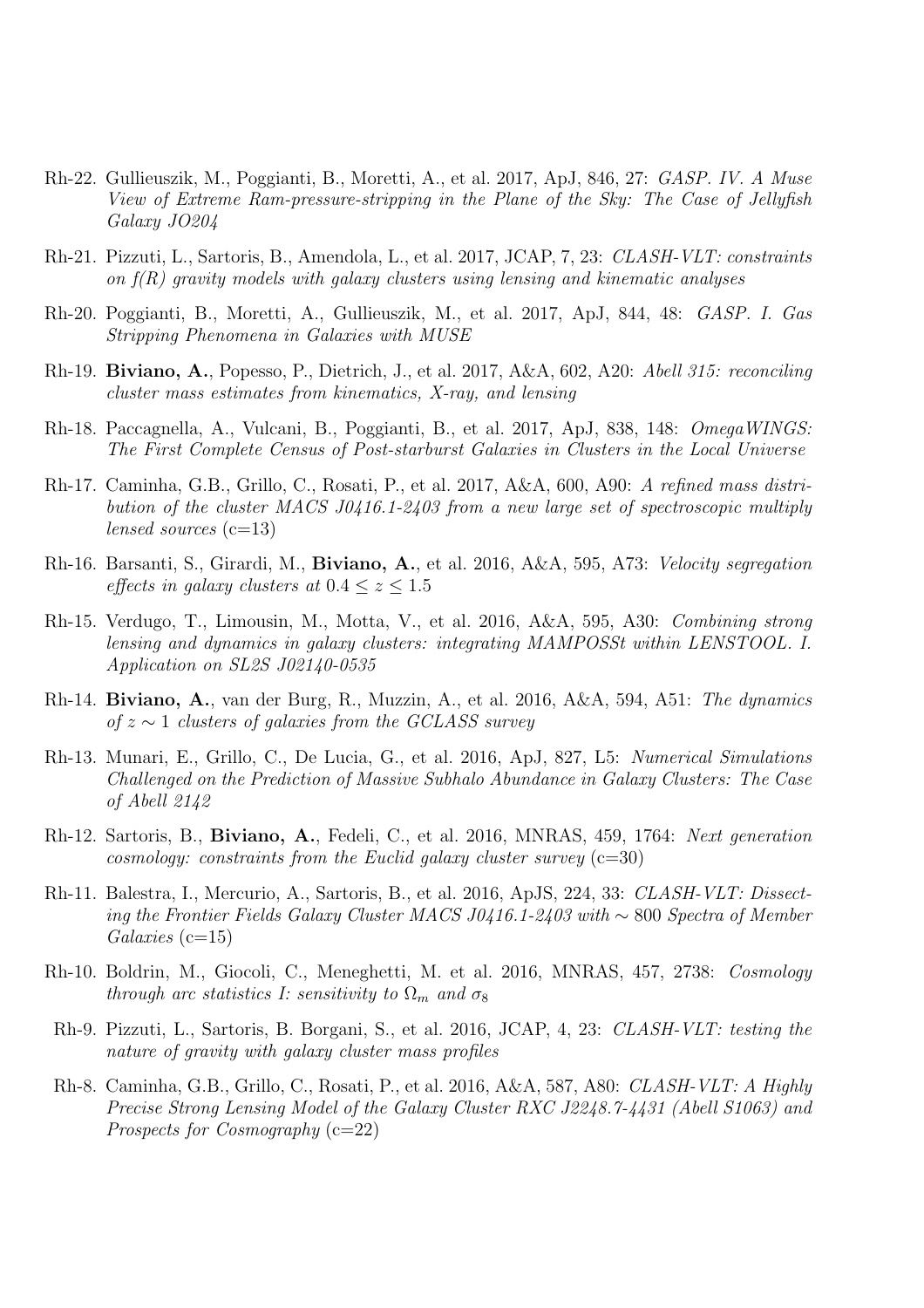- Rh-7. Santos, J., Balestra, I., Tozzi, P., et al. 2016, MNRAS, 456, L99: Starbursting brightest cluster galaxy: a Herschel view of the massive cluster MACS J1931.8-2634
- Rh-6. Erfanianfar, G., Popesso, P., Finoguenov, A., et al. 2016, MNRAS, 455, 2839: Nonlinearity and environmental dependence of the star-forming galaxies main sequence  $(c=14)$
- Rh-5. Annunziatella, M., Mercurio, A., Biviano, A., et al. 2016, A&A, 585, A160: CLASH-VLT: Environment-driven evolution of galaxies in the  $z=0.209$  cluster Abell 209 (c=14)
- Rh-4. Durret, F., Wakamatsu, K., Nagayama, T., et al. 2015, A&A, 583, A124: Ophiuchus: An optical view of a very massive cluster of galaxies hidden behind the Milky Way
- Rh-3. Popesso, P., Biviano, A., Finoguenov, A., et al. 2015, A&A, 579, A132: The role of massive halos in the star formation history of the Universe  $(c=10)$
- Rh-2. Girardi, M., Mercurio, A., Balestra, I., et al. 2015, A&A, 579, A4: CLASH-VLT: Substructure in the galaxy cluster MACS J1206.2-0847 from kinematics of galaxy populations  $(c=20)$
- Rh-1. Merten, J., Meneghetti, M., Postman, M., et al. 2015, ApJ, 806, 4. CLASH: The  $Concentration-Mass Relation of Galaxy Clusters (c=94)$
- Rh0. Sánchez-Portal, M., Pintos-Castro, I., Pérez-Martínez, R. et al. 2015, A&A, 578, A30: GLACE survey: OSIRIS/GTC Tuneable Filter Halpha imaging of the rich galaxy cluster ZwCl 0024.0+1652 at  $z = 0.395$ . I. Survey presentation, TF data reduction techniques, and catalogue
- Rh1. Fasano, G., Poggianti, B., Bettoni, D., et al. 2015, MNRAS, 449, 3927: Morphological fractions of galaxies in WINGS clusters: revisiting the morphology-density paradigm
- Rh2. Zitrin, A., Fabris, A., Merten, J., et al. 2015, ApJ, 801, 44: Hubble Space Telescope Combined Strong and Weak Lensing Analysis of the CLASH Sample: Mass and Magnification Models and Systematic Uncertainties (c=78)
- Rh3. Martinet, N., Durret, F., Guennou, L., Adami, C., Biviano, A., et al. 2015, A&A, 575, A116: The evolution of the cluster optical galaxy luminosity function between  $z = 0.4$  and 0.9 in the DAFT/FADA survey
- Rh4. Monna, A., Seitz, S., Zitrin, A., et al. 2015, MNRAS, 447, 1224: Constraining the galaxy mass content in the core of A383 using velocity dispersion measurements for individual cluster members
- Rh5. Grillo, C., Suyu, S.H., Rosati, P., et al. 2015, ApJ, 800, 38: CLASH-VLT: Insights on the Mass Substructures in the Frontier Fields Cluster MACS J0416.1-2403 through Accurate Strong Lens Modeling (c=54)
- Rh6. Popesso, P., Biviano, A., Finoguenov, A., et al. 2015, A&A, 574, A105: The evolution of galaxy star formation activity in massive haloes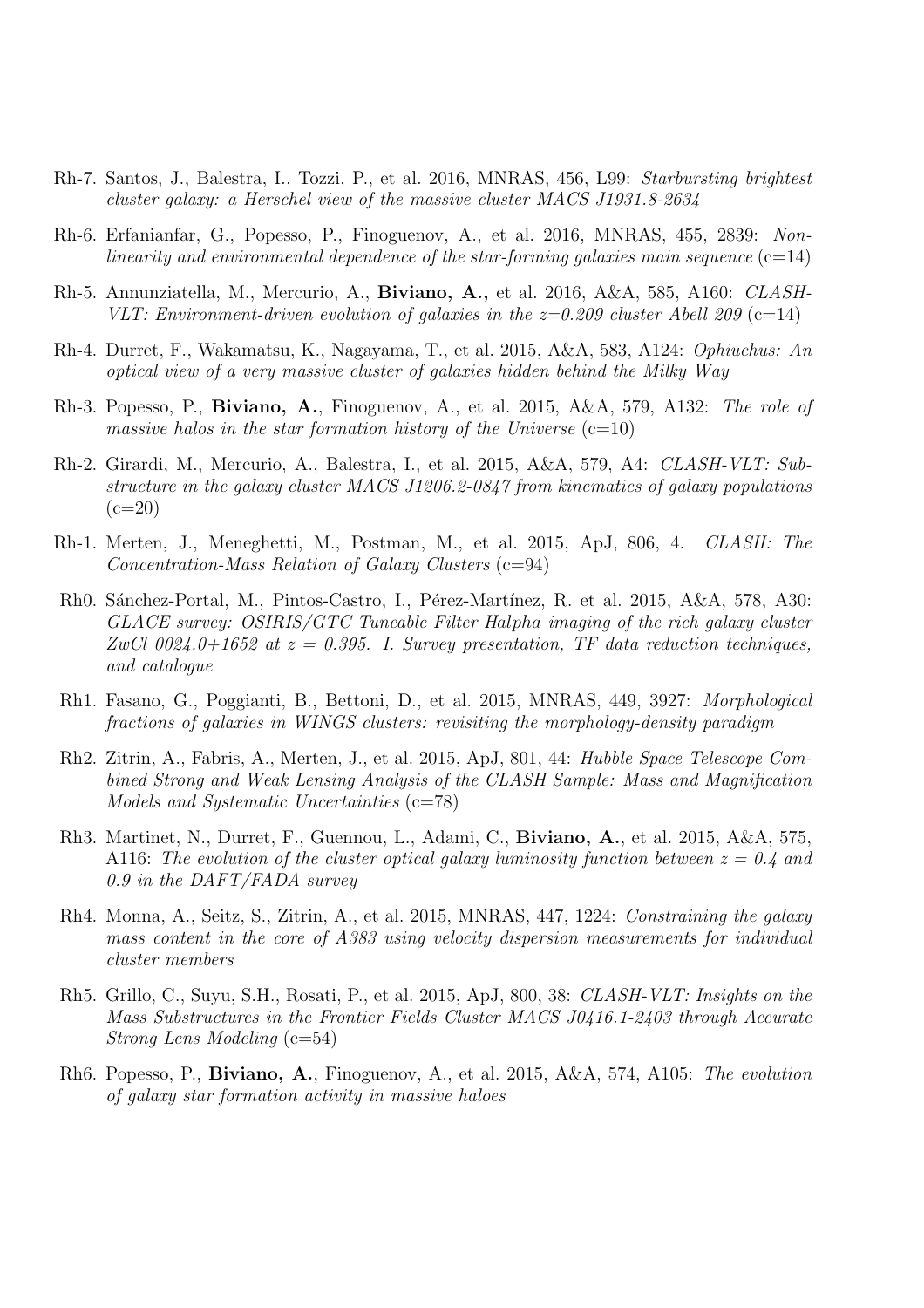- Rh7. Erfanianfar, G., Popesso, P., Finoguenov, A., et al. 2014, MNRAS, 445, 2725: The evolution of star formation activity in galaxy groups  $(c=10)$
- Rh8. Meneghetti, M., Rasia, E., Vega, J., et al. 2014, ApJ, 797, 34: The MUSIC of CLASH: Predictions on the Concentration-Mass Relation  $(c=59)$
- Rh9. Umetsu, K., Medezinski, E., Nonino, M., et al. 2014, ApJ, 795, 163: CLASH: Weak-lensing Shear-and-magnification Analysis of 20 Galaxy Clusters  $(c=114)$
- Rh10. Annunziatella, M., Biviano, A., Mercurio, A., et al. 2014, A&A, 571, A80: CLASH-VLT: The stellar mass function and stellar mass density profile of the  $z = 0.44$  cluster of galaxies MACS J1206.2-0847 (c=19)
- Rh11. Guennou, L., Biviano, A., Adami, C., et al. 2014, A&A, 566, A149: Mass profile and dynamical status of the  $z \sim 0.8$  galaxy cluster LCDCS 0504
- Rh12. Munari, E., Biviano, A., Mamon, G. A. 2014, A&A, 566, A68: Mass, velocity anisotropy, and pseudo phase-space density profiles of Abell  $2142$  (c=17)
- Rh13. Grillo, C., Gobat, R., Presotto, V., et al. 2014, ApJ, 786, 11: CLASH: Extending Galaxy Strong Lensing to Small Physical Scales with Distant Sources Highly Magnified by Galaxy Cluster Members
- Rh14. Presotto, V., Girardi, M., Nonino, M., et al. 2014, A&A, 565, A126: Intracluster light properties in the CLASH-VLT cluster MACS J1206.2-0847 (c=30)
- Rh15. Girardi, M., Aguerri, J.A.L., De Grandi, S., et al. 2014, A&A, 565, A115: *Fossil group origins. III. The relation between optical and X-ray luminosities*  $(c=15)$
- Rh16. Sartoris, B., Biviano, A., Rosati, P., et al. 2014, ApJ, 783, L11: *CLASH-VLT: Constraints on the Dark Matter Equation of State from Accurate Measurements of Galaxy Cluster Mass Profiles* (c=12)
- Rh17. Ziparo, F., Popesso, P., Finoguenov, A., Biviano, A., et al. 2014, MNRAS, 437, 458: Reversal or no reversal: the evolution of the star formation rate-density relation up to z  $\sim 1.6$  (c=23)
- Rh18. Guennou, L., Adami, C., Durret, F. et al. 2014, A&A, 561, A112: Structure and substructure analysis of DAFT/FADA galaxy clusters in the  $[0.4-0.9]$  redshift range (c=13)
- Rh19. Medezinski, E., Umetsu, K., Nonino, M., et al. 2013, ApJ, 777, 43: CLASH: Complete Lensing Analysis of the Largest Cosmic Lens MACS J0717.5+3745 and Surrounding Structures (c=58)
- Rh20. Balestra, I., Vanzella, E., Rosati, P., et al. 2013, A&A, 559, L9: CLASH-VLT: spectroscopic confirmation of a  $z = 6.11$  quintuply lensed galaxy in the Frontier Fields cluster RXC J2248.7-4431 (c=35)
- Rh21. Ziparo, F., Popesso, P., Biviano, A., et al. 2013, MNRAS, 434, 3089: The lack of star formation gradients in galaxy groups up to  $z \sim 1.6$  (c=23)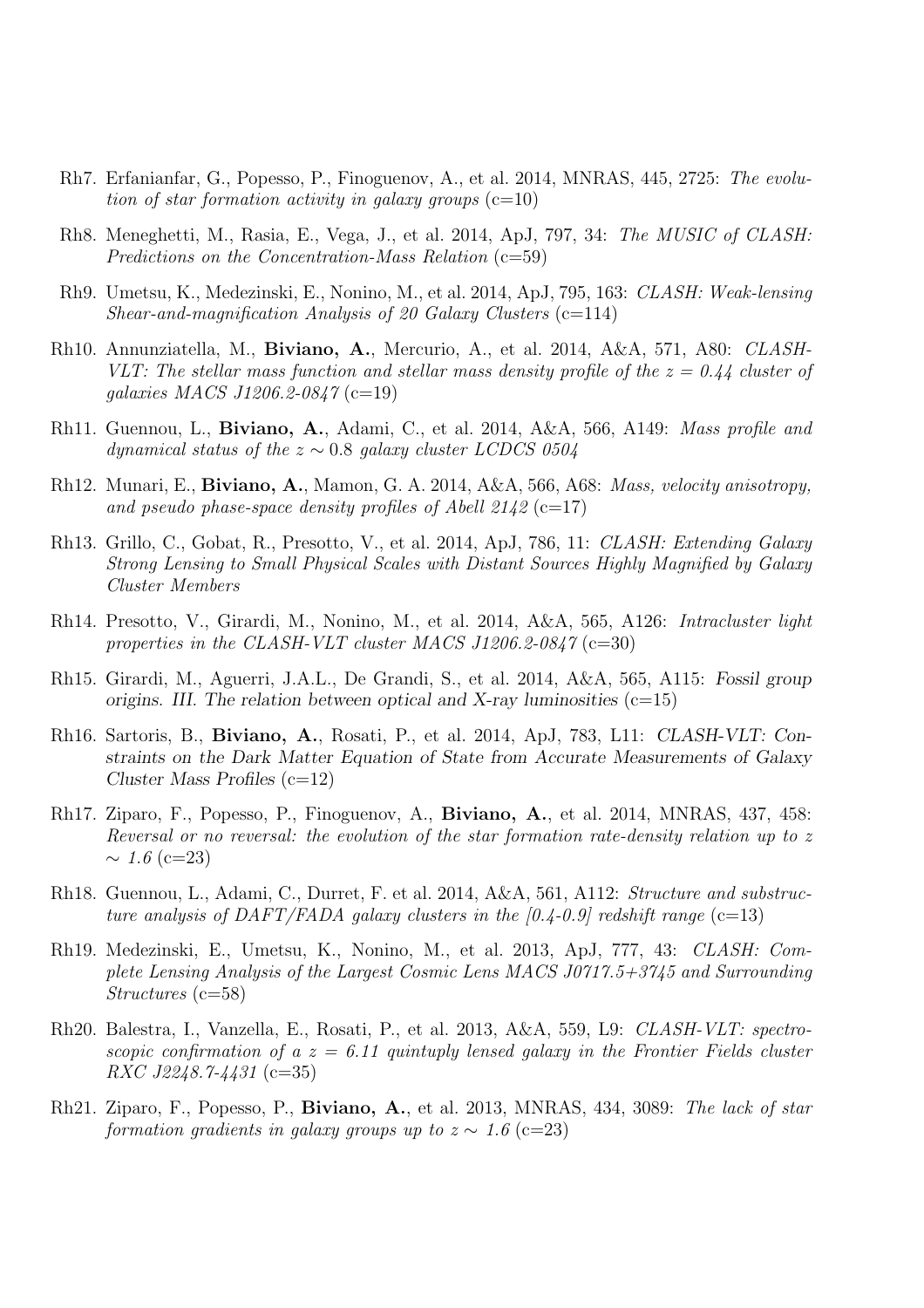- Rh22. Lemze, D., Postman, M., Genel, S., et al. 2013, ApJ, 776, 91: The Contribution of Halos with Different Mass Ratios to the Overall Growth of Cluster-sized Halos  $(c=28)$
- Rh23. Biviano, A., Rosati, P., Balestra, I., et al. 2013, A&A, 558, A1: CLASH-VLT: The mass, velocity-anisotropy, and pseudo-phase-space density profiles of the  $z = 0.44$  galaxy cluster MACS J1206.2-0847 (c=69)
- Rh24. Costanzi Alunno Cerbolini, M., Sartoris, B., Xia, J.-Q., Biviano, A., Borgani, S., & Viel, M. 2013, JCAP, 6, 20: Constraining neutrino properties with a Euclid-like galaxy cluster survey (c=20)
- Rh25. Munari, E., Biviano, A., Borgani, S., Murante, G., & Fabjan, D. 2013, MNRAS, 430, 2638: The relation between velocity dispersion and mass in simulated clusters of galaxies: dependence on the tracer and the baryonic physics  $(c=63)$
- Rh26. Mamon, G., Biviano, A., & Boué, G. 2013, MNRAS, 429, 3079: *MAMPOSSt: Modelling* Anisotropy and Mass Profiles of Observed Spherical Systems - I. Gaussian 3D velocities  $(c=49)$
- Rh27. Umetsu, K., Medezinski, E., Nonino, M. et al. 2012, ApJ, 755, 56: CLASH: Mass Distribution in and around MACS J1206.2-0847 from a Full Cluster Lensing Analysis  $(c=87)$
- Rh28. Guennou, L., Adami, C., Da Rocha, C., et al. 2012, A&A, 537, A64: Intracluster light in clusters of galaxies at redshifts  $0.4 < z < 0.8$  (c=21)
- Rh29. Popesso, P., Biviano, A., Rodighiero, G., et al. 2012, A&A, 537, A58: The evolution of the star formation activity per halo mass up to redshift  $\sim 1.6$  as seen by Herschel (c=44)
- Rh30. Valentinuzzi, T., Poggianti, B. M., Fasano, G., et al. 2011, A&A, 536, A34: The redsequence of  $72$  WINGS local galaxy clusters  $(c=24)$
- Rh31. Biviano, A., Fadda, D., Durret, F., Edwards, L. O. V., & Marleau, F. 2011, A&A, 532, A77: Spitzer observations of Abell 1763. III. The infrared luminosity function in different supercluster environments  $(c=24)$
- Rh32. Guennou, L., Adami, C., Ulmer, M. P., et al. 2010, A&A, 523, A21: The DAFT/FADA survey. I. Photometric redshifts along lines of sight to clusters in the  $z = [0.4, 0.9]$  interval  $(c=18)$
- Rh33. Mamon, G. A., Biviano, A., & Murante, G. 2010, A&A, 520, A30: The universal distribution of halo interlopers in projected phase space. Bias in galaxy cluster concentration and velocity anisotropy?  $(c=43)$
- Rh34. Edwards, L. O. V., Fadda, D., Biviano, A., & Marleau, F. R. 2010, AJ, 139, 434: Spitzer Observations of Abell 1763. I. Infrared and Optical Photometry
- Rh35. Adami, C., Le Brun, V., **Biviano, A.**, et al. 2009, A&A, 507, 1225: *Very deep spectroscopy* of the Coma cluster line of sight: exploring new territories  $(c=28)$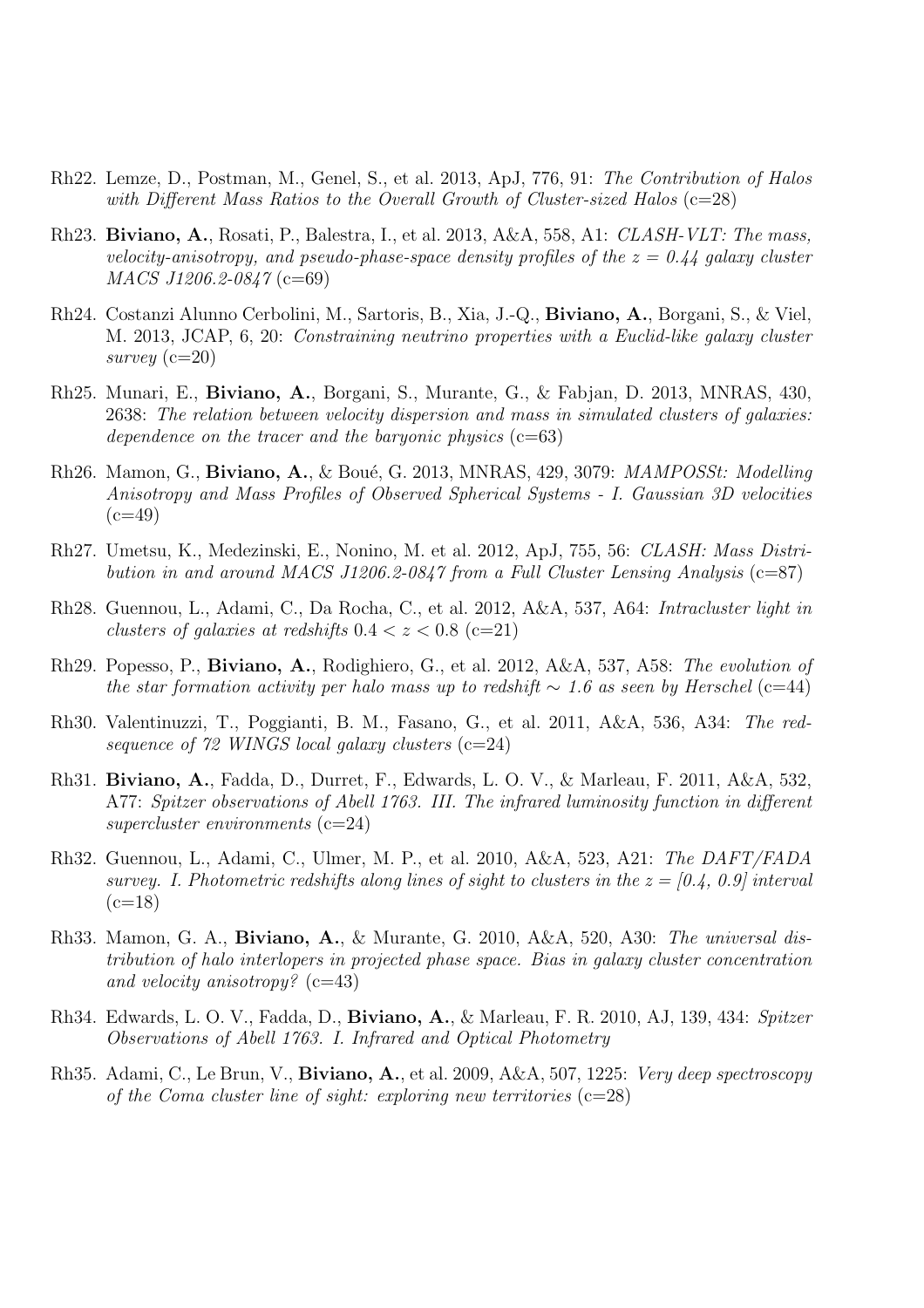- Rh36. Biviano, A., & Poggianti, B. M. 2009, A&A, 501, 419: The orbital velocity anisotropy of cluster galaxies: evolution  $(c=28)$
- Rh37. Braglia, F. G., Pierini, D., Biviano, A., Böhringer, H. 2009, A&A, 500, 947: Multiwavelength study of X-ray luminous clusters at  $z \sim 0.3$ . I. Star-formation activity of  $cluster$  galaxies (c=31)
- Rh38. Dietrich, J. P., Biviano, A., Popesso, P., et al. 2009, A&A, 499, 669: Weak lensing observations of potentially X-ray underluminous galaxy clusters  $(c=14)$
- Rh39. Cava, A., Bettoni, D., Poggianti, B. M., et al. 2009, A&A, 495, 707: WINGS-SPE Spectroscopy in the WIde-field Nearby Galaxy-cluster Survey  $(c=68)$
- Rh40. Fadda, D., Biviano, A., Marleau, F. R., Storrie-Lombardi, L. J., & Durret, F. 2008, ApJL,  $672$ , L9: Starburst Galaxies in Cluster-feeding Filaments Unveiled by Spitzer ( $c=61$ )
- Rh41. Ramella, M., Biviano, A., Pisani, A., et al. 2007, A&A, 470, 39: Substructures in WINGS  $clusters$  (c=59)
- Rh42. Popesso, P., **Biviano, A.**, Böhringer, H., & Romaniello, M. 2007, A&A, 464, 451: RASS-SDSS galaxy cluster survey. VII. On the cluster mass-to-light ratio and the halo occupation distribution  $(c=66)$
- Rh43. Popesso, P., Biviano, A., Romaniello, M., Böhringer, H. 2007, A&A, 461, 411: RASS-SDSS galaxy cluster survey. VI. The dependence of the cluster SFR on the cluster global properties (c=36)
- Rh44. Popesso, P., **Biviano, A.**, Böhringer, H., & Romaniello, M. 2007, A&A, 461, 397: RASS-SDSS galaxy cluster survey. V. The X-ray-underluminous Abell clusters  $(c=62)$
- Rh45. Popesso, P., & Biviano, A. 2006, A&A, 460, L23: The AGN fraction-velocity dispersion relation in clusters of galaxies  $(c=47)$
- Rh46. Saro, A., Borgani, S., Tornatore, L., et al. 2006, MNRAS, 373, 397: Properties of the galaxy population in hydrodynamical simulations of clusters  $(c=57)$
- Rh47. Biviano, A., Murante, G., Borgani, S., et al. 2006, A&A, 456, 23: On the efficiency and reliability of cluster mass estimates based on member galaxies  $(c=148)$
- Rh48. Biviano, A., & Salucci, P. 2006, A&A, 452, 75: The radial profiles of the different mass  $components in galaxy clusters (c=40)$
- Rh49. Adami, C., Picat, J. P., Savine, C., et al. 2006, A&A, 451, 1159: Deep and wide field imaging of the Coma cluster: the data  $(c=38)$
- Rh50. Popesso, P., Biviano, A., Böhringer, H., & Romaniello, M. 2006, A&A, 445, 29: RASS-SDSS Galaxy cluster survey. IV. A ubiquitous dwarf galaxy population in clusters  $(c=93)$
- Rh51. Barrena, R., Ramella, M., Boschin, W., et al. 2005, A&A, 444, 685: VGCF detection of galaxy systems at intermediate redshifts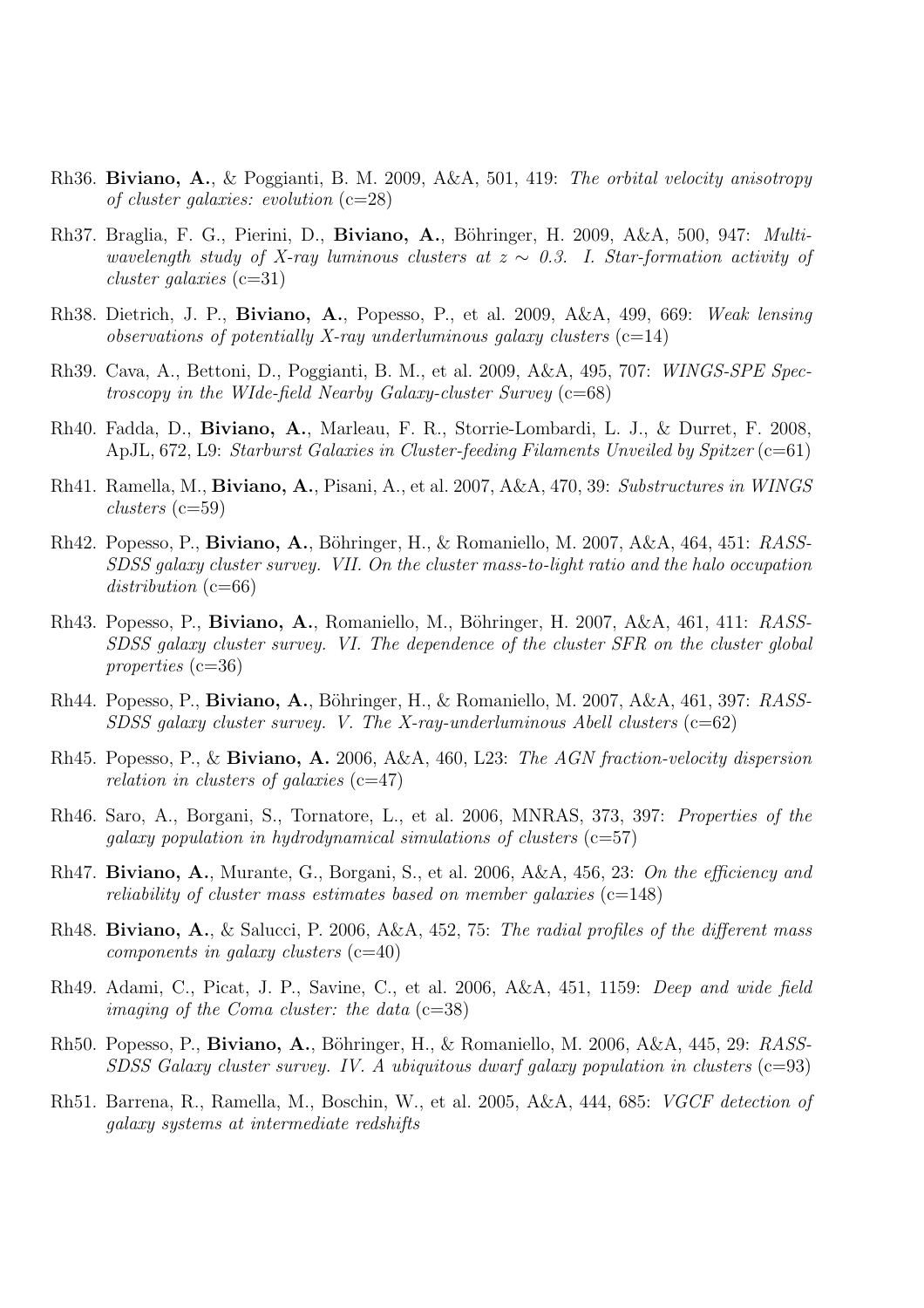- Rh52. Adami, C., Biviano, A., Durret, F., & Mazure, A. 2005, A&A, 443, 17: The build-up of the Coma cluster by infalling substructures  $(c=68)$
- Rh53. Olsen, L. F., Zucca, E., Bardelli, S., et al. 2005, A&A, 442, 841: New spectroscopic confirmations of high-redshift galaxy clusters
- Rh54. Metcalfe, L., Fadda, D., & Biviano, A. 2005, Sp Sci Rev, 119, 425: ISO's Contribution to the Study of Clusters of Galaxies  $(c=31)$
- Rh55. Popesso, P., Biviano, A., Böhringer, H., Romaniello, M., & Voges, W. 2005, A&A, 433, 431: RASS-SDSS galaxy cluster survey. III. Scaling relations of galaxy clusters (c=110)
- Rh56. Coia, D., McBreen, B., Metcalfe, L., et al. 2005, A&A, 431, 433: An ISOCAM survey through gravitationally lensing galaxy clusters. IV. Luminous infrared galaxies in Cl  $0024+1654$  and the dynamical status of clusters (c=35)
- Rh57. Coia, D., Metcalfe, L., McBreen, B., et al. 2005, A&A, 430, 59: An ISOCAM survey through gravitationally lensing galaxy clusters. III. New results from mid-infrared observations of the cluster Abell 2219 (c=25)
- Rh58. Biviano, A., Metcalfe, L., McBreen, B., et al. 2004, A&A, 425, 33: An ISOCAM survey through gravitationally lensing galaxy clusters. II. The properties of infrared galaxies in the  $A2218$  field (c=26)
- Rh59. Biviano, A., & Katgert, P. 2004, A&A, 424, 779: The ESO Nearby Abell Cluster Survey. XIII. The orbits of the different types of galaxies in rich clusters  $(c=77)$
- Rh60. Boschin, W., Girardi, M., Barrena, R., et al. 2004, A&A, 416, 839: Internal dynamics of the radio-halo cluster A2219: A multi-wavelength analysis  $(c=41)$
- Rh61. Katgert, P., Biviano, A., & Mazure, A. 2004, ApJ, 600, 657: The ESO Nearby Abell Cluster Survey. XII. The Mass and Mass-to-Light Ratio Profiles of Rich Clusters  $(c=101)$
- Rh62. Metcalfe, L., Kneib, J.-P., McBreen, B., et al. 2003, A&A, 407, 791: An ISOCAM survey through gravitationally lensing galaxy clusters. I. Source lists and source counts for A370, A2218 and A2390 (c=96)
- Rh63. Neumann, D. M., Arnaud, M., Benoist, C., et al. 2003, A&A, 406, 789: The origin of X-ray emission of two distant  $(z > 1)$  cluster candidates with XMM-Newton
- Rh64. Biviano, A., & Girardi, M. 2003, ApJ, 585, 205: The Mass Profile of Galaxy Clusters *out to*  $\sim 2 r_{200}$  (c=93)
- Rh65. Benoist, C., da Costa, L., Jørgensen, H. E., et al. 2002, A&A, 394, 1: Optically-selected clusters at  $0.8 < z < 1.3$  in the EIS cluster survey (c=13)
- Rh66. Duc, P.-A., Hall, P. B., Fadda, D., et al. 2002, A&A, 389, L47: An unusual iron Lo-BAL quasar detected by ISOCAM  $(c=10)$
- Rh67. Biviano, A., Katgert, P., Thomas, T., & Adami, C. 2002, A&A, 387, 8: The ESO Nearby Abell Cluster Survey. XI. Segregation of cluster galaxies and subclustering  $(c=96)$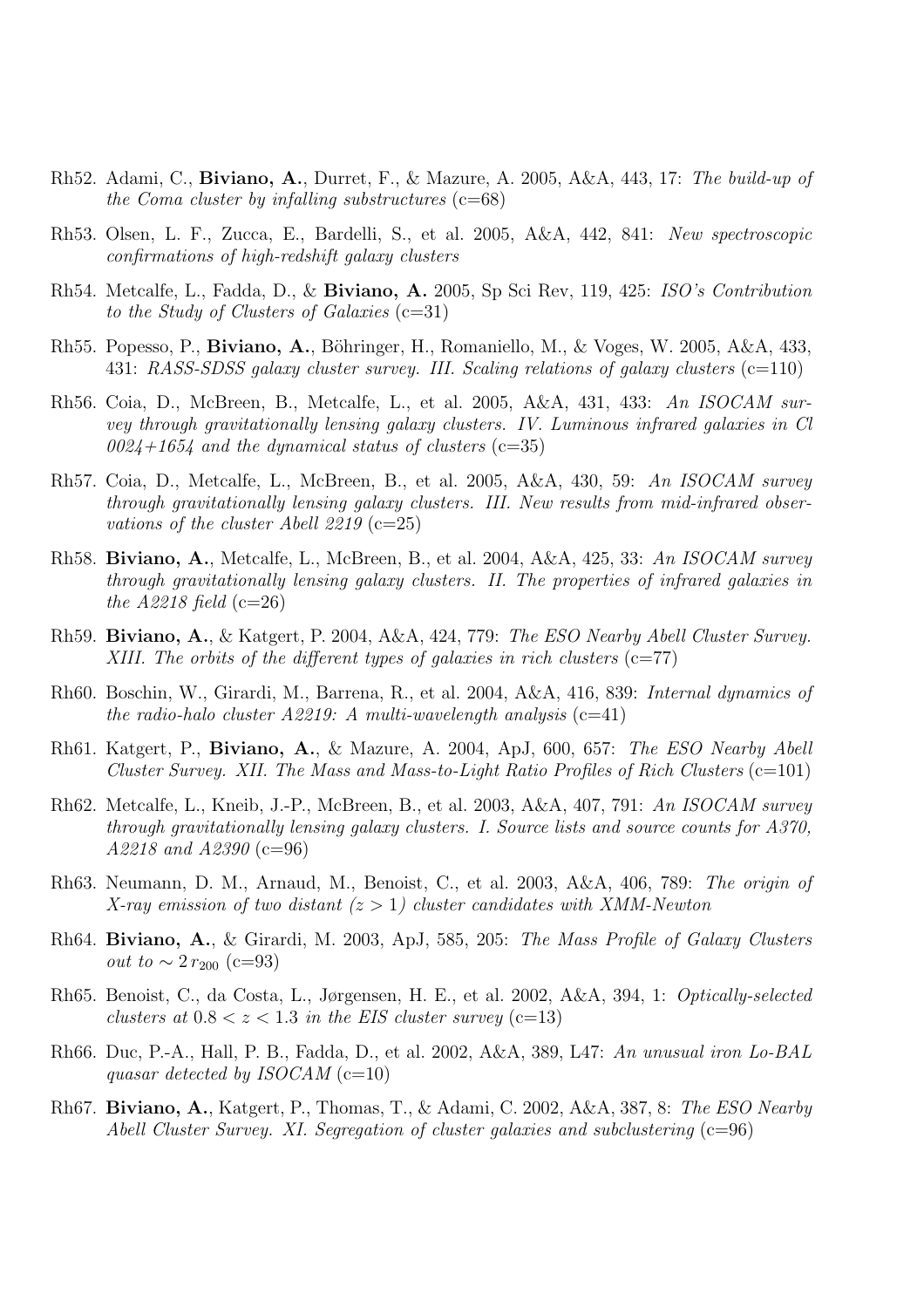- Rh68. Barrena, R., Biviano, A., Ramella, M., Falco, E. E., & Seitz, S. 2002, A&A, 386, 816: The dynamical status of the cluster of galaxies 1E0657-56 (c=73)
- Rh69. Olsen, L. F., Benoist, C., da Costa, L., et al. 2001, A&A, 380, 460: On the nature of the EIS candidate clusters: Confirmation of  $z \leq 0.6$  candidates
- Rh70. Ramella, M., Biviano, A., Boschin, W., et al. 2000, A&A, 360, 861: Spectroscopic confirmation of clusters from the ESO imaging survey  $(c=20)$
- Rh71. Altieri, B., Metcalfe, L., Kneib, J. P., et al. 1999, A&A, 343, L65: An ultra-deep ISOCAM observation through a cluster-lens  $(c=127)$
- Rh72. Adami, C., Mazure, A., Katgert, P., & Biviano, A. 1998, A&A, 336, 63: The ESO nearby Abell cluster survey. VII. Galaxy density profiles of rich clusters of galaxies  $(c=73)$
- Rh73. Adami, C., Mazure, A., Biviano, A., Katgert, P., & Rhee, G. 1998, A&A, 331, 493: The ESO nearby Abell cluster survey. IV. The fundamental plane of clusters of galaxies  $(c=58)$
- Rh74. Adami, C., Biviano, A., & Mazure, A. 1998, A&A, 331, 439: Segregations in clusters of  $qalaxies$  (c=102)
- Rh75. Biviano, A., Katgert, P., Mazure, A., et al. 1997, A&A, 321, 84: The ESO Nearby Abell Cluster Survey. III. Distribution and kinematics of emission-line galaxies  $(c=134)$
- Rh76. Lobo, C., Biviano, A., Durret, F., et al. 1997, A&A, 317, 385: Environmental effects on the Coma cluster luminosity function  $(c=73)$
- Rh77. Pierre, M., Aussel, H., Altieri, B., et al. 1996, A&A, 315, L297: A first glimpse into ISM/ICM connections at  $z=0.2$  with ISOCAM (c=11)
- Rh78. Siebenmorgen, R., Abergel, A., Altieri, B., et al. 1996, A&A, 315, L169: First results from the ISOCAM parallel mode  $(c=15)$
- Rh79. Cesarsky, C. J., Abergel, A., Agnese, P., et al. 1996, A&A, 315, L32: ISOCAM in flight  $(c=457)$
- Rh80. Biviano, A., Durret, F., Gerbal, D., et al. 1996, A&A, 311, 95: Unveiling hidden structures in the Coma cluster  $(c=109)$
- Rh81. Mazure, A., Katgert, P., den Hartog, R., et al. 1996, A&A, 310, 31: The ESO Nearby Abell Cluster Survey. II. The distribution of velocity dispersions of rich galaxy clusters  $(c=112)$
- Rh82. Katgert, P., Mazure, A., Perea, J., et al. 1996, A&A, 310, 8: The ESO Nearby Abell Cluster Survey. I. Description of the dataset and definition of physical systems  $(c=162)$
- Rh83. Girardi, M., Fadda, D., Giuricin, G., et al. 1996, ApJ, 457, 61: Velocity Dispersions and X-Ray Temperatures of Galaxy Clusters (c=158)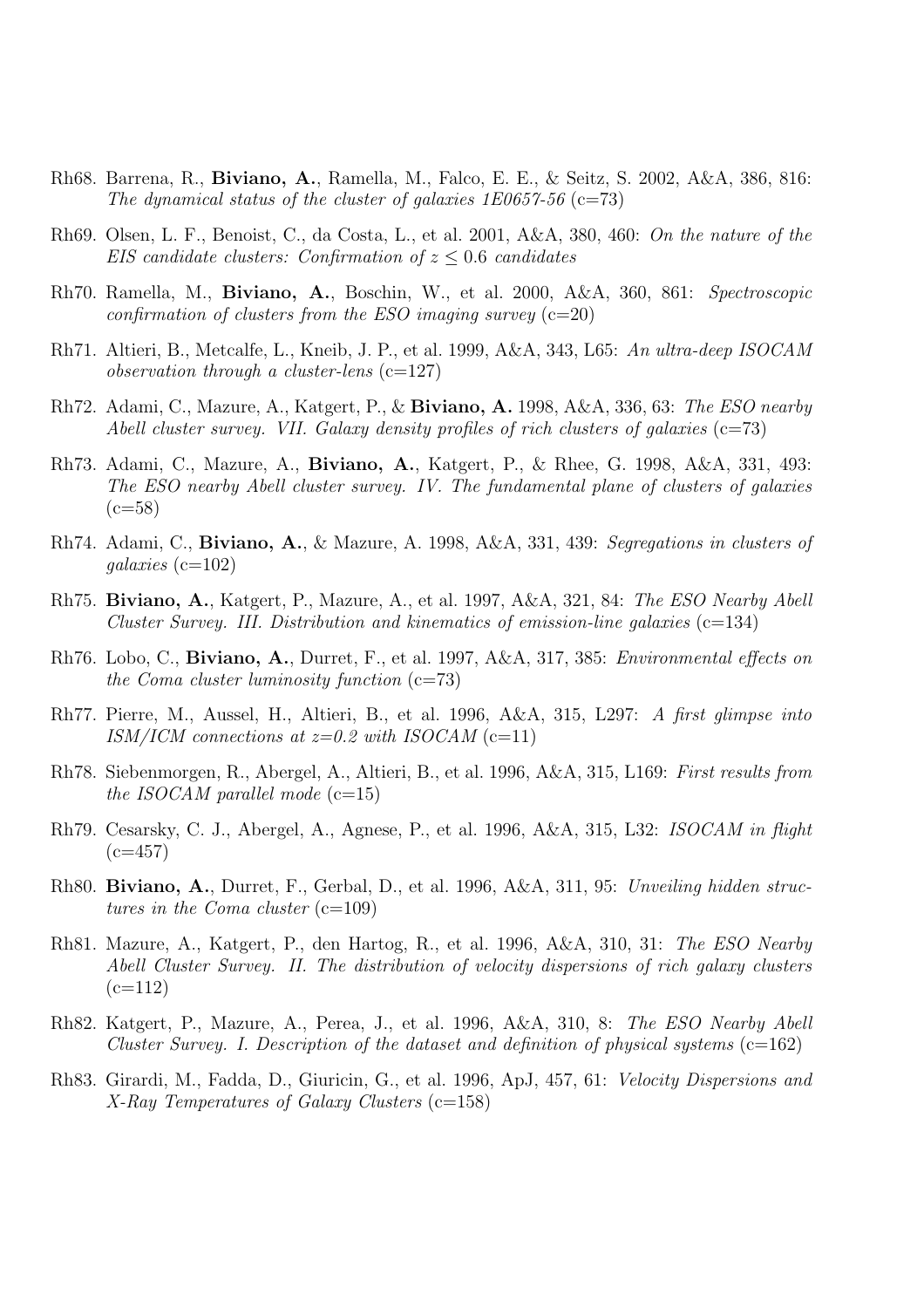- Rh84. Biviano, A., Durret, F., Gerbal, D., et al. 1995, A&A, 297, 610: On the galaxy luminosity function in the central regions of the Coma cluster  $(c=100)$
- Rh85. Girardi, M., Biviano, A., Giuricin, G., Mardirossian, F., & Mezzetti, M. 1995, ApJ, 438, 527: Optical radii of galaxy clusters (c=58)
- Rh86. Escalera, E., Biviano, A., Girardi, M., et al. 1994, ApJ, 423, 539: Structures in Galaxy  $Clusters$  (c=70)
- Rh87. Giuricin, G., Biviano, A., Girardi, M., Mardirossian, F., & Mezzetti, M. 1993, A&A, 275, 390: Effects of Interactions on the Nuclear Near Infrared Properties of Spiral Galaxies  $(c=10)$
- Rh88. Biviano, A., Girardi, M., Giuricin, G., Mardirossian, F., & Mezzetti, M. 1993, ApJL, 411, L13: The mass function of nearby galaxy clusters  $(c=68)$
- Rh89. Girardi, M., Biviano, A., Giuricin, G., Mardirossian, F., & Mezzetti, M. 1993, ApJ, 404, 38: Velocity dispersions in galaxy clusters (c=129)
- Rh90. Biviano, A., Girardi, M., Giuricin, G., Mardirossian, F., & Mezzetti, M. 1992, ApJ, 396, 35: Velocity segregation in galaxy clusters (c=69)
- Rh91. Biviano, A., Girardi, M., Giuricin, G., Mardirossian, F., & Mezzetti, M. 1991, ApJ, 376, 458: Arm classification and velocity gradients in spiral galaxies  $(c=21)$
- Rh92. Girardi, M., Biviano, A., Giuricin, G., Mardirossian, F., & Mezzetti, M. 1991, ApJ, 366, 393: The luminosity-diameter relation for disk galaxies in different environments
- Rh93. Biviano, A., Giuricin, G., Mardirossian, F., & Mezzetti, M. 1990, ApJS, 74, 325: The Tully-Fisher relation in different environments  $(c=19)$

#### Refereed papers in journals with low current impact factors

- Rl0. **Biviano, A.** 2020, in the proceedings of the 2019 meeting of the Asociación Argentina de Astronomía, BAAA, Vol. 61B, Vásquez, Benaglia, Iglesias & Sgró eds,: Clusters of Galaxies: Structure and Dynamics in the Last 8 Gyr
- Rl1. Annunziatella, M., Biviano, A., Mercurio, A., et al. 2016, in "The Universe of Digital Sky Surveys", Ap Sp Sci Proc 42., p.243: The Stellar Mass Functions of the CLASH-VLT Clusters MACS J1206-0847 and Abell 209
- Rl2. Mercurio, A., Annunziatella, M., Biviano, A., et al. 2016, in "The Universe of Digital Sky Surveys", Ap Sp Sci Proc 42., p.225: Luminosity Functions in the CLASH-VLT Cluster MACS J1206.2-0847: The Importance of Tidal Interactions
- Rl3. Biviano, A., Katgert, P., & Mazure, A. 2004, in 'Clusters of Galaxies: Probes of Cosmological Structure and Galaxy Evolution', Carnegie Obs Ap Ser. Edited by J.S. Mulchaey, A. Dressler, and A. Oemler: The Mass Profile of Clusters from ENACS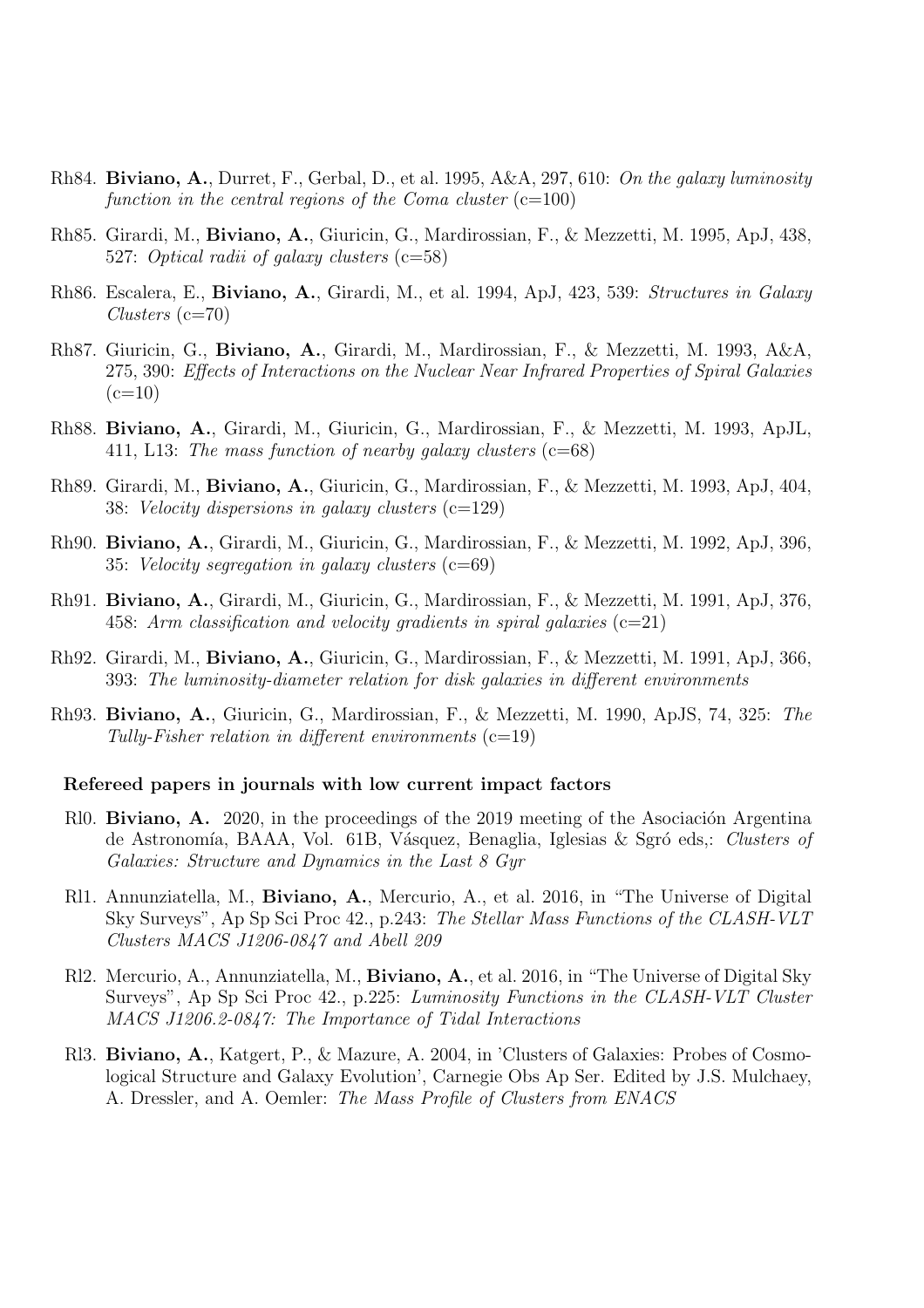- Rl4. Coia, D., McBreen, B., Metcalfe, L., et al. 2004, Baltic Ast, 13, 638: Luminous Infrared Galaxies in the Cluster cl  $0024+1654$
- Rl5. Biviano, A., & Katgert, P. 2003, Ap&SpSci, 285, 25: The Orbits of Cluster Galaxy Populations as Evolutionary Constraints
- Rl6. Katgert, P., Thomas, T., & Biviano, A. 2003, Ap&SpSci, 285, 19: The properties of the galaxies in the ENACS clusters, and the relation between spirals and S0 galaxies
- Rl7. Pipino, A., Matteucci, F., Borgani, S., & Biviano, A. 2002, New Ast, 7, 227: SNe heating and the chemical evolution of the intra-cluster medium  $(c=66)$
- Rl8. Biviano, A., Sauvage, M., Gallais, P., et al. 2000, Exp Ast 10, 255: The ISOCAM/LW Detector Dark Current Behaviour
- Rl9. Blommaert, J. A. D. L., Metcalfe, L., Altieri, B., et al. 2000, Exp Ast, 10, 241: The Isocam Responsivity in Orbit. Standard star photometry
- Rl10. Katgert, P., Mazure, A., den Hartog, R., et al. 1998, A&AS, 129, 399: The ESO Nearby Abell Cluster Survey. V. The catalogue: Contents and instructions for use  $(c=108)$
- Rl11. Giuricin, G., Biviano, A., Mazure, A., et al. 1997,  $ApL\&C$ , 36, 129: The ESO nearby Abell cluster survey
- Rl12. Durret, F., Biviano, A., Gerbal, D., et al. 1997, ApL&C, 36, 97: New results on the Coma cluster: revealing the primary component
- Rl13. Lobo, C., Biviano, A., Durret, F., et al. 1997, A&AS, 122, 409: A photometric catalogue of the Coma cluster core  $(c=11)$
- Rl14. Biviano, A., Durret, F., Gerbal, D., et al. 1996, ApL&C, 33, 223: The Coma cluster luminosity function
- Rl15. Biviano, A., Durret, F., Gerbal, D., et al. 1996, ApL&C, 33, 187: X-ray and Optical Wavelet Maps in the Central Region of Coma
- Rl16. Girardi, M., Fadda, D., Giuricin, G., et al. 1996, ApL&C, 33, 163: Galaxy Clusters: X-ray Temperature vs. Galaxy Velocity Dispersion
- Rl17. Biviano, A., Giuricin, G., Katgert, P., et al. 1996, ApL & C, 33, 157: The ESO Nearby Abell Clusters Survey (ENACS): Velocity Dispersion Distribution for a Complete Cluster Sample
- Rl18. Biviano, A., Durret, F., Gerbal, D., et al. 1995, A&AS, 111, 265: A catalogue of velocities in the central regions of the Coma cluster  $(c=21)$
- Rl19. Lobo, C., Biviano, A., Durret, F., et al. 1995, ApL&C, 31, 345: On the galaxy luminosity function in the central region of the Coma Cluster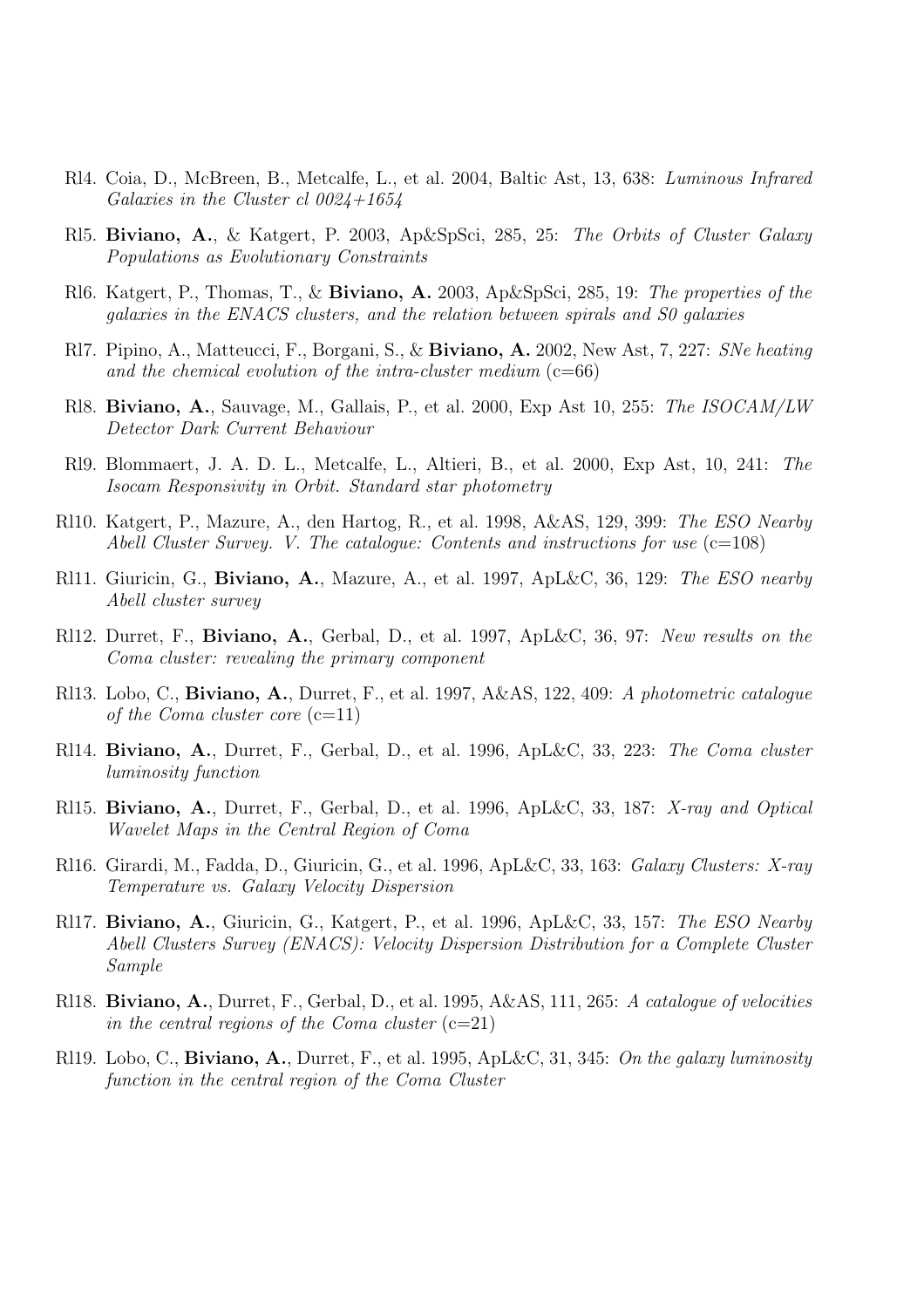#### Relevant unrefereed papers

- U-3. Ott, S., Abergel, A., Altieri, B., et al. 1997, in 'Astronomical Data Analysis Software and Systems VI', A.S.P. Conference Series, Vol. 125, 34: Design and Implementation of CIA, the ISOCAM Interactive Analysis System  $(c=57)$
- U-2. Metcalfe, L., Altieri, B., McBreen, B., et al. 1999, in 'The Universe as Seen by ISO', ESA-SP 427, 1019: A deep and ultra-deep ISOCAM cosmological survey through gravitationally lensing clusters of galaxies  $(c=11)$
- U-1. Biviano, A., Metcalfe, L., Altieri, B., et al. 2000, in 'Clustering at High Redshift', ASP Conference Series, Vol. 200, 101: An ISOCAM Survey through Gravitationally Lensing Galaxy Clusters (c=11)
- U0. Duc, P.-A., Fadda, D., Poggianti, B., et al. 2004, in 'IAU Colloq. 195: Outskirts of Galaxy Clusters: Intense Life in the Suburbs', 347-351: Luminous infrared starbursts in a cluster of galaxies  $(c=14)$
- U1. Rosati, P., Balestra, I., Grillo, C., et al. 2014, Msngr, 158, 48: CLASH-VLT: A VIMOS Large Programme to Map the Dark Matter Mass Distribution in Galaxy Clusters and Probe Distant Lensed Galaxies (c=31)
- U2. Sánchez-Portal, M., Cepa, J., Pintos-Castro, I., et al. 2011, in 'Highlights of Spanish Astrophysics VI, Proceedings of the IX Scientific Meeting of the Spanish Astronomical Society': The GaLAxy Cluster Evolution survey (GLACE): introduction and first results
- U3. Laureijs, R.; Amiaux, J.; Arduini, S., et al. 2011, arXiv:1110.3193: Euclid Definition Study Report (c=893)
- U4. Biviano, A. 2011, in the Proceedings of the International School of Physics "Enrico Fermi", Course CLXXII, eds. A. Cavaliere & Y. Rephaeli: Astrophysics of Galaxy Clusters, IOS Press: Galaxy systems in the optical and infrared,  $arXiv:0811.3535$  (c=13) (lezioni su invito)
- U5. Biviano, A. 2006, in 'Mass profiles and shapes of Cosmological Structures', EAS Publications Series 20, 171-178: Tracing the mass profiles of galaxy clusters with member galaxies. (relazione su invito)
- U6. Boehringer, H., Braglia, F., Pierini, D., **Biviano, A.**, et al. 2006, Msngr, 123, 49: Unveiling the Structure of Galaxy Clusters with Combined ESO-VLT WFI, and XMM-Newton Observations
- U7. Biviano, A., & Katgert, P. 2004, in 'IAU Colloq. 195: Outskirts of Galaxy Clusters: Intense Life in the Suburbs', 406-412: Galaxies in present-day clusters: evolutionary constraints from their distributions and kinematics (relazione su invito)
- U8. Lobo, C., Serote Roos, M., **Biviano, A.** 2003, Ap&SpSci, 285, 1, eds. of the Proceedings of 'Galaxy Evolution in Groups and Clusters', a JENAM Workshop, held in Porto, Sep/2002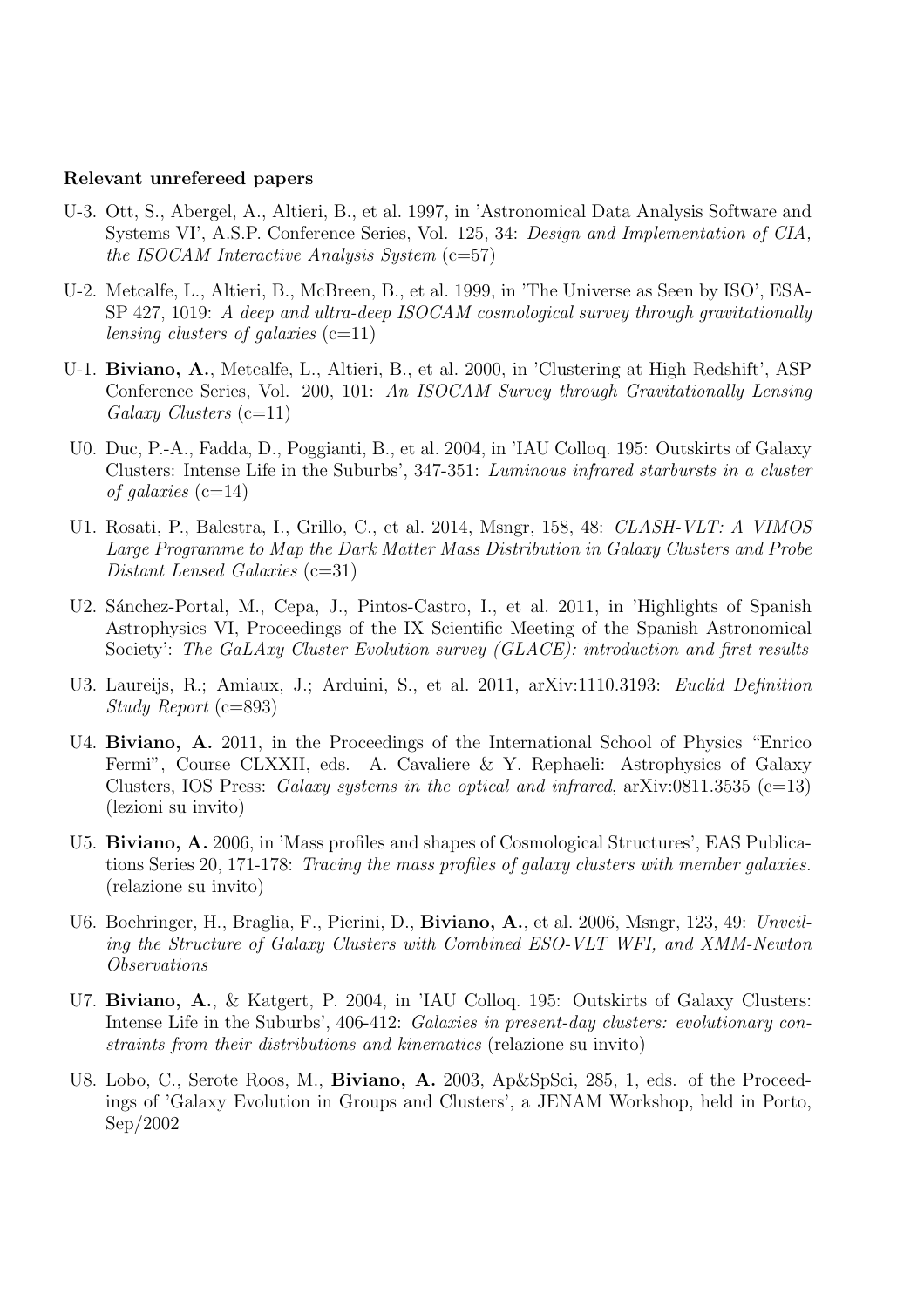- U9. Girardi, M., Biviano, A. 2002, Ap&SpSci, 272, 39, in 'Merging Processes in Galaxy Clusters', eds. L. feretti, I. Gioia, G. Giovannini: Optical Analysis of Cluster Mergers  $(c=29)$
- U10. Biviano, A. 2002, in 'Tracing Cosmic Evolution with Galaxy Clusters', 268, 127: Tracing the Cluster Internal Dynamics with Member Galaxies (relazione su invito)
- U11. **Biviano, A.** 2000, in 'Constructing the Universe with Clusters of Galaxies', IAP meeting, eds. F. Durret and D. Gerbal: From Messier to Abell: 200 Years of Science with Galaxy  $Clusters$  (relazione su invito)<sup>9</sup>
- U12. Biviano, A. 1998, in 'Untangling Coma Berenices: A New Vision of an Old Cluster', eds. A. Mazure, F. Casoli, F. Durret, D. Gerbal, World Scientific: Our best friend, the Coma cluster (a historical review) (relazione su invito)<sup>9</sup> (c=25)
- U13. Mazure, A., Escalera, E., Katgert, P., et al. 1991, Msngr, 65, 7: A survey of nearby clusters of galaxies

<sup>9</sup>These review papers are part of the Caltech on-line Level5 library of Extragalactic Astronomy and Cosmology, http://ned.ipac.caltech.edu/level5/index.html